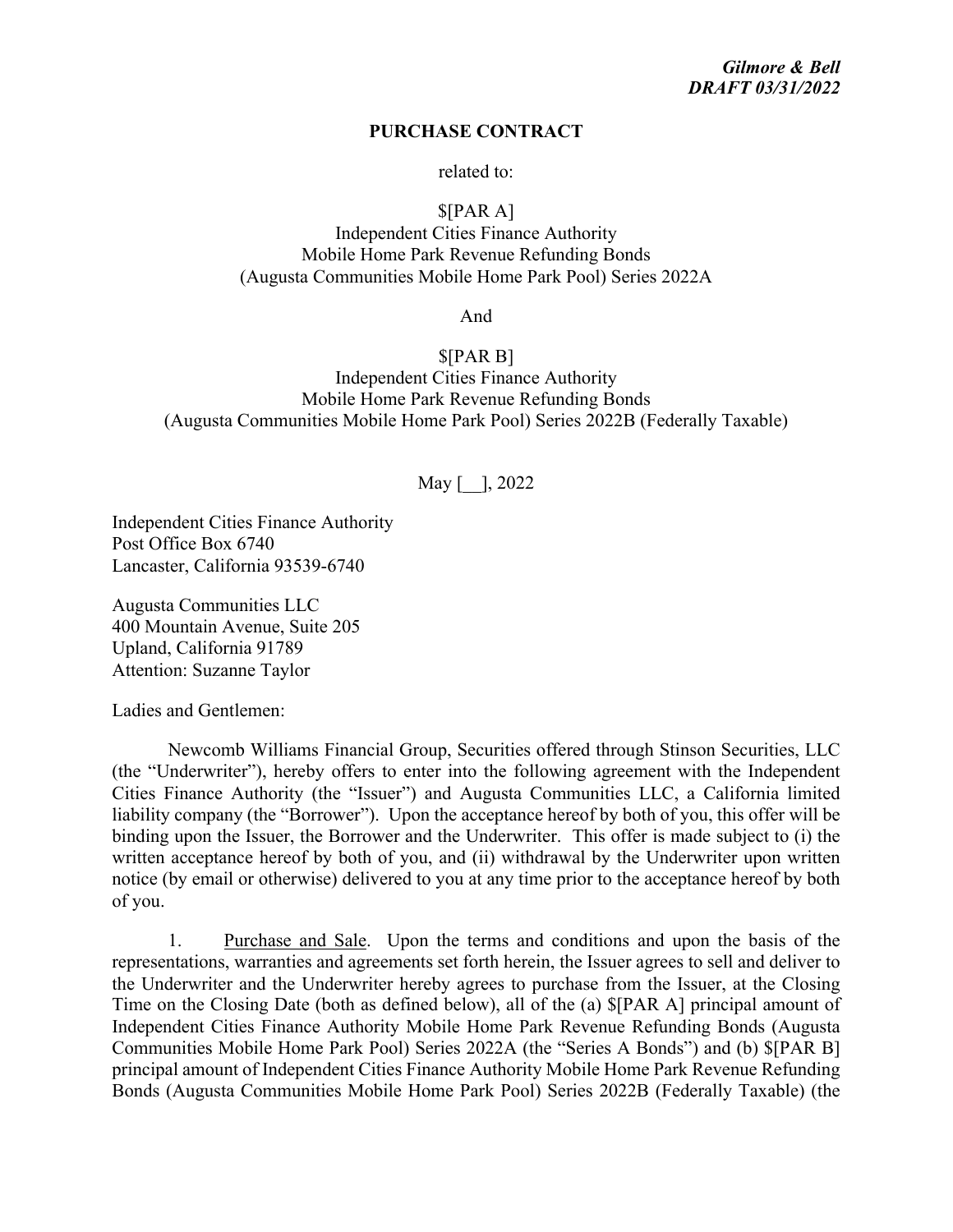"Series B Bonds" and together with the Series A Bonds, the "Bonds"). The Bonds shall be dated the Closing Date, and the Bonds shall mature on [June 15] in the years set forth on **Exhibit A** hereto and shall bear interest at the rates shown on Exhibit A hereto. The Bonds shall be subject to optional redemption, special redemption and mandatory redemption from sinking fund payments in the amounts and on the dates shown in the Official Statement (as described below). Interest on the Bonds shall be payable on [December 15, 2022] and semiannually thereafter on [June] 15 and [December] 15 of each year to maturity.

The purchase price for the Series A Bonds shall be \$[ The subseteenth principal local principal local principal amount of the Series A Bonds (\$[PAR A]) less an Underwriter's discount of \$[ [plus/less] [net] original issue [premium/discount] of  $\frac{1}{2}$  [ [ ]. The purchase price for the Series B Bonds shall be  $\frac{1}{2}$  [being the principal amount of the Series B Bonds ( $\frac{1}{2}$ [PAR] B]) less an Underwriter's discount of  $\[\$$  [  $\]$  less [net] original issue [premium/discount] of  $\frac{1}{2}$  [Co. The date of payment by the Underwriter of the purchase price for the Bonds and delivery by the Issuer of the Bonds to the Underwriter or its designee is referred to herein as the "Closing Date," the hour and date of such delivery and payment is referred to herein as the "Closing Time," and the other actions contemplated hereby to take place at the time of such payment and delivery being herein sometimes called the "Closing."

2. The Bonds. The Bonds shall be described in, and shall be issued and secured pursuant to, the provisions of the Constitution and the laws of the State of California including the provisions of Chapter 8 of Part 5 of Division 31 of the Health and Safety Code of the State of California (the "Bond Law"). The Bonds shall be issued and secured pursuant to an Indenture of Trust dated as of May 1, 2022 (the "Indenture"), by and between the Issuer and U.S. Bank Trust Company, National Association, as trustee (the "Trustee").

The Bonds are being issued for the purpose of making a loan (the "Loan") to the Borrower in connection with its refinancing of the Hacienda Mobile Home Park located at 4361 Mission Boulevard, Montclair, California, the Villa Montclair Mobile Home Park located at 5580 Moreno St, Montclair, California and the Monterey Manor Mobile Home Estates located at 11250 Ramona Avenue, Montclair, California (collectively, the "Projects"), pursuant to a Loan Agreement, dated as of May 1, 2022, by and among the Issuer, the Borrower and the Trustee (the "Loan Agreement"). Proceeds of the Loan will be used to (i) refund certain existing revenue bonds previously issued by the Issuer (the "Prior Bonds") in full, (ii) refinance a loan from the Issuer and loans from the Montclair Redevelopment Agency to the Borrower, (iii) finance additional renovations to be made to the Projects; and (iv) make certain deposits specified in the Indenture, all as described in the Official Statement (defined below). The Projects are to be operated pursuant to the Regulatory Agreement and Declaration of Restrictive Covenants, dated as of May 1, 2022, by and among the Authority, the Trustee and the Borrower relating to the Hacienda Mobile Home Park, the Regulatory Agreement and Declaration of Restrictive Covenants, dated as of May 1, 2022, by and among the Authority, the Trustee and the Borrower relating to the Villa Montclair Mobile Home Park and the Regulatory Agreement and Declaration of Restrictive Covenants, dated as of May 1, 2022, by and among the Authority, the Trustee and the Borrower relating to the Monterey Manor Mobile Home Estates (the "Regulatory Agreements"). As set forth in the Indenture, the Bonds are secured by a pledge of Pledged Revenues (as defined in the Indenture).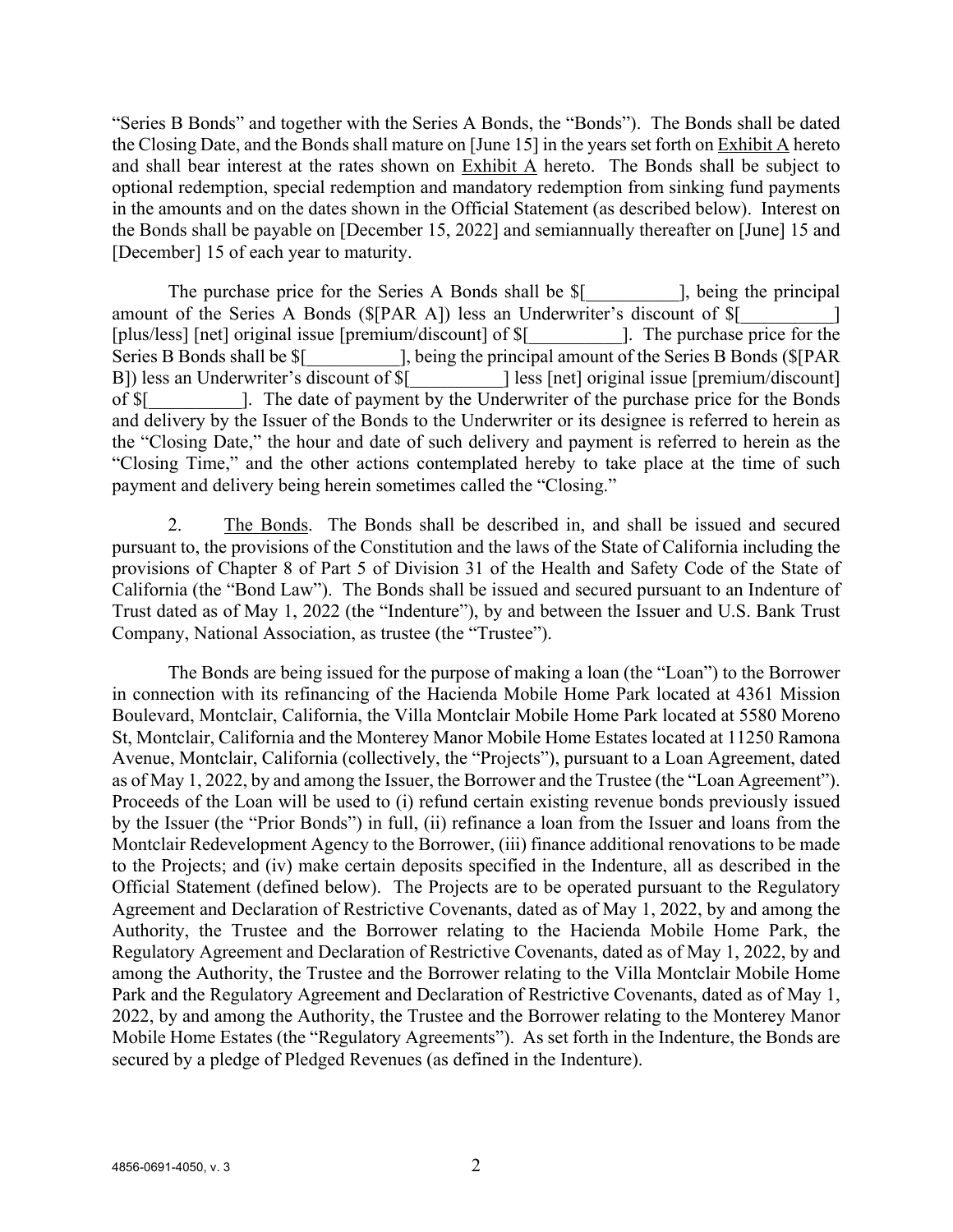Compliance by the Borrower with certain provisions of the Loan Agreement and the Regulatory Agreements will be monitored for the Issuer by Wolf & Company, Inc., acting as Oversight Agent under an Administration and Oversight Agreement, dated as of May 1, 2022, among the Issuer, Wolf & Company, Inc. and the Borrower (the "Oversight Agreement"). The Indenture, the Loan Agreement, the Regulatory Agreements, the Oversight Agreement, and this Purchase Contract are referred to collectively herein as the "Basic Documents."

The Bonds shall be payable and shall be subject to redemption as provided in the Indenture and described in the Preliminary Official Statement dated April [  $\vert$ ], 2022 (the "Preliminary Official Statement"), and the Official Statement dated of even date herewith, including the cover pages and the appendices thereto, as amended to conform to the terms of this Purchase Contract and with such changes and amendments thereto as have been mutually agreed to by the Issuer and the Underwriter, are hereinafter referred to as the "Official Statement."

## 3. Public Offering by the Underwriter; Establishment of Series A Bonds Issue Price.

(a) It shall be a condition to the Issuer's and the Underwriter's respective obligations to sell and deliver, and to purchase, accept delivery of and pay for the Bonds that the entire principal amount of the Bonds shall be issued, sold and delivered by the Issuer and purchased, accepted and paid for by the Underwriter at the Closing.

(b) The Underwriter agrees to assist the Issuer in establishing the issue price of the Series A Bonds and shall execute and deliver to the Issuer at Closing an "issue price" or similar certificate, together with the supporting pricing wires or equivalent communications, substantially in the form attached hereto as Exhibit E, with such modifications as may be appropriate or necessary, in the reasonable judgment of the Underwriter, the Issuer, and Bond Counsel, to accurately reflect, as applicable, the sales price or prices or the initial offering price or prices to the public of the Series A Bonds.

(c) The Issuer will treat the first price at which 10% of each maturity of the Series A Bonds (the "10% test") is sold to the public as the issue price of that maturity. At or promptly after the execution of this Purchase Contract, the Underwriter shall report to the Issuer the price or prices at which it has sold to the public each maturity of Series A Bonds. For purposes of this Section, if Series A Bonds mature on the same date but have different interest rates, each separate CUSIP number within that maturity will be treated as a separate maturity of the Series A Bonds.

(d) The Issuer and the Underwriter agree that the restrictions set forth in the next sentence shall apply to those maturities of the Series A Bonds identified on Exhibit E for which the 10% test has not been satisfied as of the date of this Purchase Contract, that will allow the Issuer to treat the initial offering price to the public of each such maturity as of the sale date as the issue price of that maturity (the "hold-the-offering-price rule"). So long as the hold-theoffering-price rule remains applicable to any maturity of the Series A Bonds, the Underwriter will neither offer nor sell unsold Series A Bonds of that maturity to any person at a price that is higher than the initial offering price to the public during the period starting on the sale date and ending on the earlier of the following: (A) the close of the fifth (5th) business day after the sale date; or (B) the date on which the Underwriter has sold at least 10% of that maturity of the Series A Bonds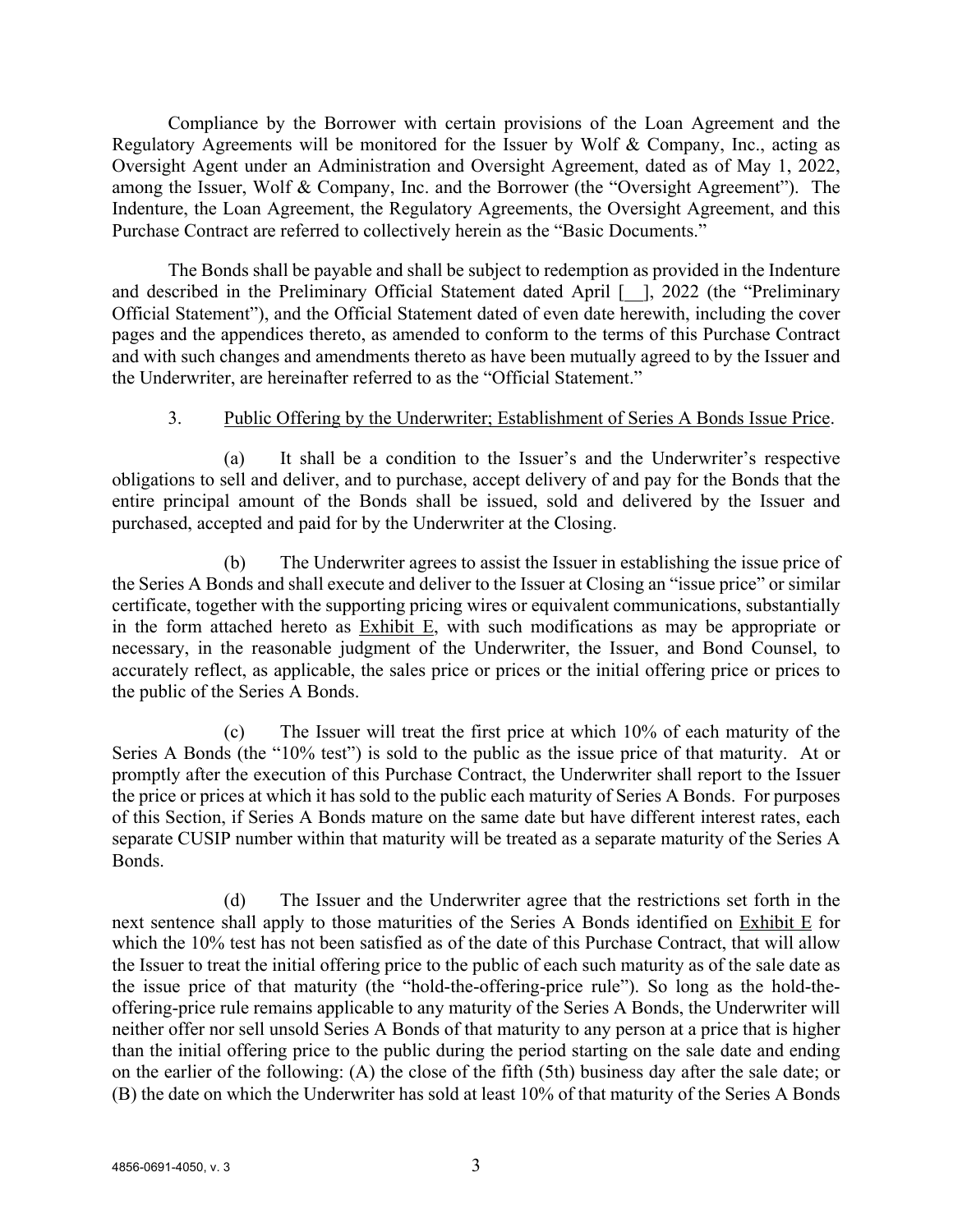to the public at a price that is no higher than the initial offering price to the public. The Underwriter shall promptly advise the Issuer when the Underwriter has sold 10% of that maturity of the Series A Bonds to the public at a price that is no higher than the initial offering price to the public, if such sale occurs prior to the close of the fifth (5th) business day after the sale date.

(e) The Underwriter confirms that it has offered the Series A Bonds to the public on or before the date of this Purchase Contract at the offering price or prices (the "initial offering price"), or at the corresponding yield or yields, set forth in Exhibit E attached hereto, except as otherwise set forth therein. The Underwriter acknowledges that sales of any Series A Bonds to any person that is a related party to an Underwriter participating in the initial sale of the Series A Bonds to the public (each such term being used as defined below) shall not constitute sales to the public for purposes of this section. Further, for purposes of this section:

(i) "public" means any person other than an underwriter or a related

(ii) "underwriter" means (A) any person that agrees pursuant to a written contract with the Issuer (or with the lead underwriter to form an underwriting syndicate) to participate in the initial sale of the Series A Bonds to the public and (B) any person that agrees pursuant to a written contract directly or indirectly with a person described in clause (A) to participate in the initial sale of the Series A Bonds to the public (including a member of a selling group or a party to a third-party distribution agreement participating in the initial sale of the Series A Bonds to the public), and

(iii) a purchaser of any of the Series A Bonds is a "related party" to an underwriter if the underwriter and the purchaser are subject, directly or indirectly, to (A) more than 50% common ownership of the voting power or the total value of their stock, if both entities are corporations (including direct ownership by one corporation of another), (B) more than 50% common ownership of their capital interests or profits interests, if both entities are partnerships (including direct ownership by one partnership of another), or (C) more than 50% common ownership of the value of the outstanding stock of the corporation or the capital interests or profit interests of the partnership, as applicable, if one entity is a corporation and the other entity is a partnership (including direct ownership of the applicable stock or interests by one entity of the other).

## 4. Official Statement, Delivery of Other Documents, Use of Documents.

(a) The Issuer and the Borrower hereby authorize the use by the Underwriter of the Preliminary Official Statement and the Official Statement (including any supplements or amendments to the Official Statement), the Basic Documents and the information therein contained, in connection with the public offering and sale of the Bonds.

(b) The Borrower shall deliver to the Underwriter, within seven business days from the date hereof, such number of copies of the final Official Statement executed on behalf of and approved for distribution by the Borrower as the Underwriter may reasonably request in order for the Underwriter to comply with the rules of the Municipal Securities Rulemaking Board and Rule 15c2-12(b)(4) under the Securities Exchange Act of 1934.

party,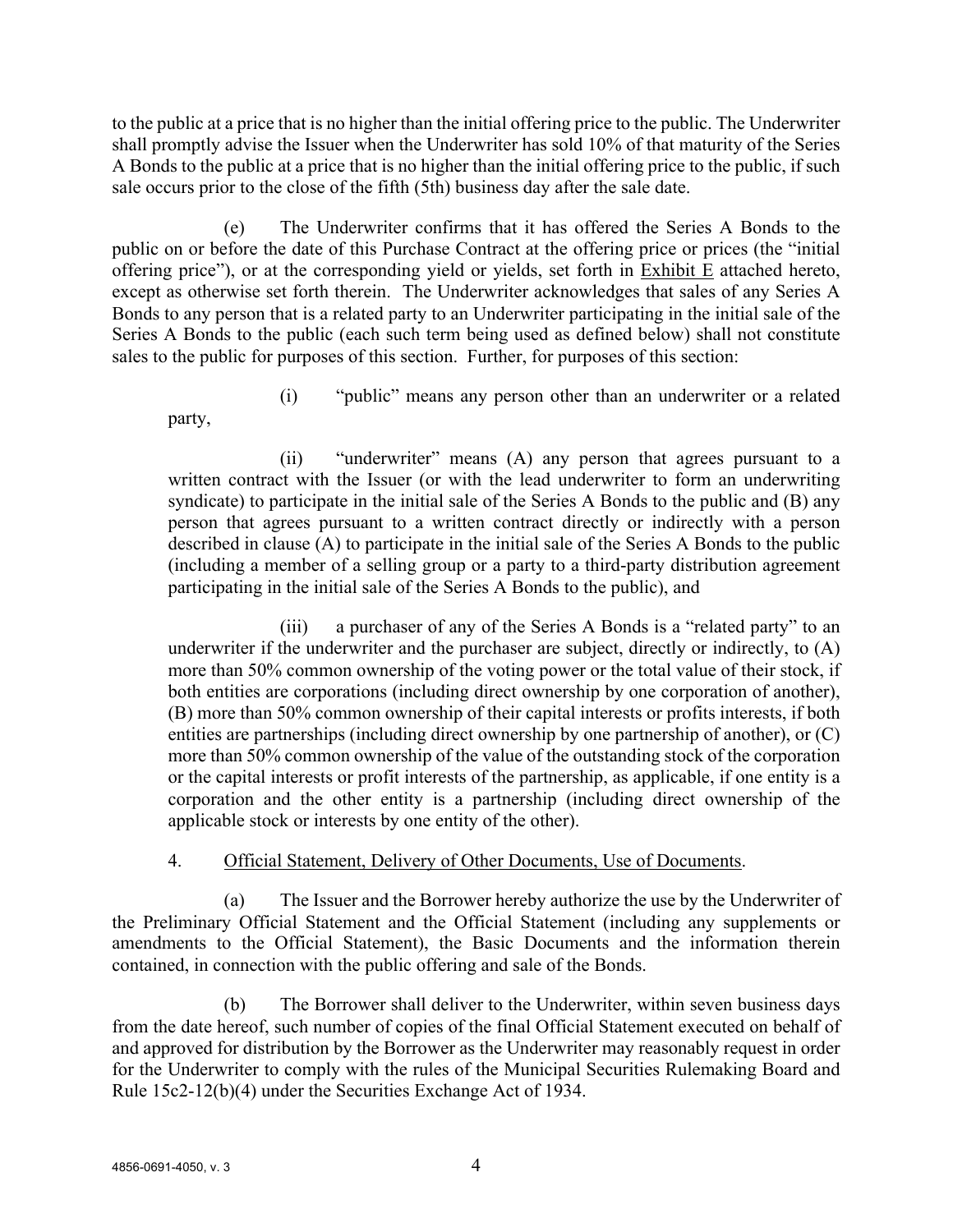(c) As soon as practicable following receipt thereof, the Underwriter shall deliver the Official Statement, and any supplements or amendments thereto, to a nationally recognized municipal securities information repository.

(d) The Underwriter and the Borrower each acknowledge that the Issuer has furnished for inclusion in the Preliminary Official Statement and the Official Statement only the statements and information appearing therein under the captions entitled "THE AUTHORITY" and "LITIGATION – The Authority," solely as such information relates to the Issuer (collectively, the "Issuer Portion") and all other information contained in the Preliminary Official Statement or the Official Statement has been furnished by parties other than the Issuer, which other information has not been independently verified by the Issuer, its board members, its directors, its executive directors, its contractors, its program managers, its advisors, its consultants, its employees, its agents or its counsel. It is further understood and agreed that no obligation of the Issuer contained in this Purchase Contract, the Bonds or the other Basic Documents shall give rise to any pecuniary liability of the Issuer.

5. Representations of the Issuer. The Issuer represents as follows:

(a) The Issuer is a joint exercise of powers authority duly organized and validly existing under the laws of the State of California.

(b) The Issuer has full legal right, power and authority (i) to enter into the Basic Documents; (ii) to sell, issue and deliver the Bonds to the Underwriter as provided herein; and (iii) to carry out and consummate the transactions on its part contemplated by the Basic Documents.

(c) By all necessary official action, the Issuer has duly authorized and approved the Basic Documents, has duly authorized and approved the Preliminary Official Statement and the Official Statement, has duly authorized and approved the execution and delivery of, and the performance by the Issuer of the obligations in connection with the issuance of the Bonds on its part contained in the Bonds and the Basic Documents and the consummation by it of all other transactions on its part contemplated by the Basic Documents.

(d) The Issuer is not in any material respect in breach of or default under any applicable constitutional provision, law or administrative regulation of any state or of the United States, or any agency or instrumentality of either, or any applicable judgment or decree, or any material loan agreement, indenture, bond, note, resolution, agreement (including, without limitation, the Indenture) or other instrument to which the Issuer is a party which breach or default has or may have a material and adverse effect on the ability of the Issuer to perform its obligations under the Basic Documents, and no event has occurred and is continuing which with the passage of time or the giving of notice, or both, would constitute such a default or event of default under any such instrument; and the execution and delivery of the Bonds, the execution and delivery of the Basic Documents, and compliance with the provisions on the Issuer's part contained therein, will not conflict in any material way with or constitute a material breach of or a material default under any constitutional provision, law, administrative regulation, judgment, decree, loan agreement, indenture, bond, note, resolution, agreement or other instrument to which the Issuer is a party nor will any such execution, delivery, adoption or compliance result in the creation or imposition of any lien, charge or other security interest or encumbrance of any nature whatsoever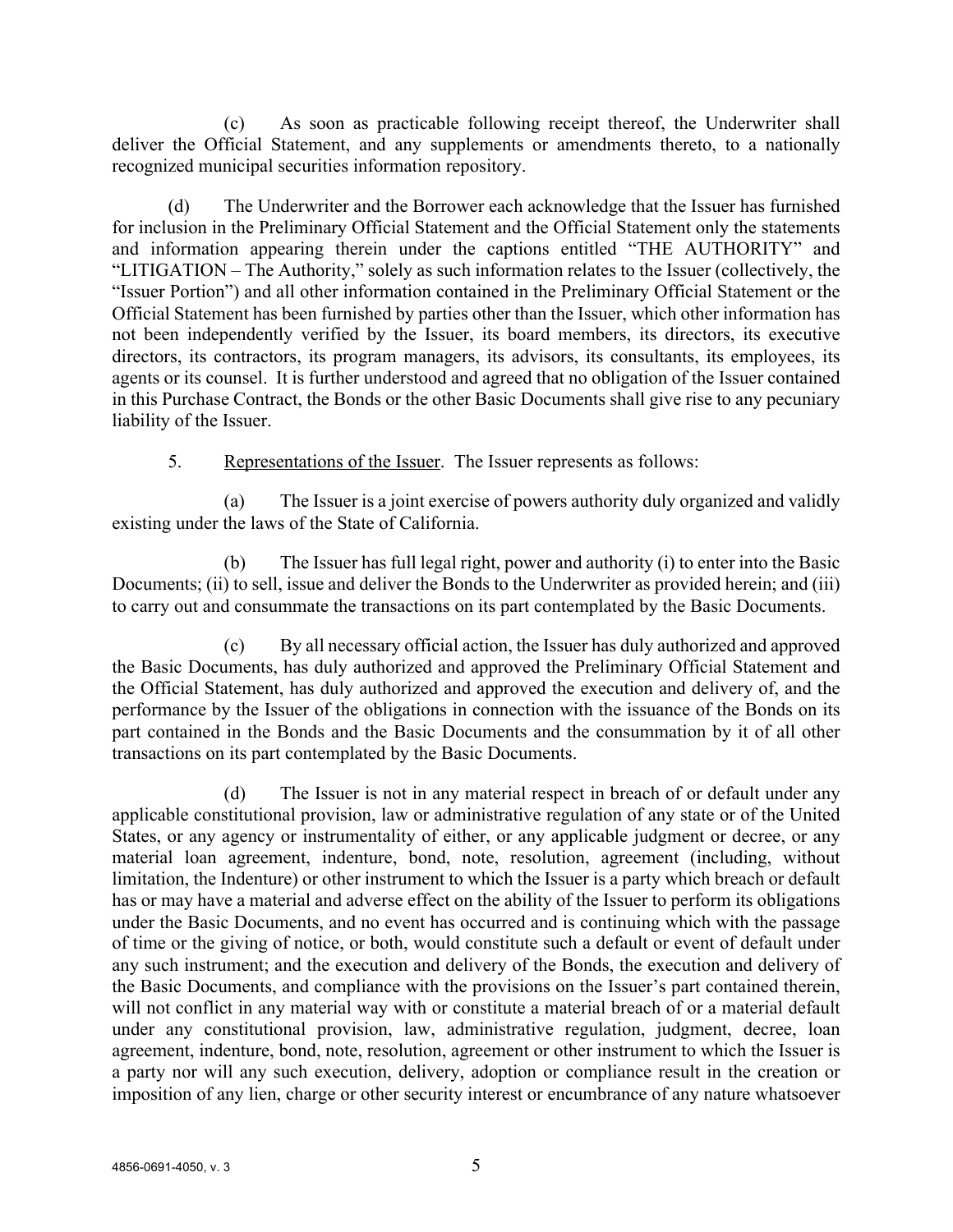upon any of the property or assets of the Issuer or under the terms of any such law, regulation or instrument, except as provided by the Bonds and the Basic Documents.

(e) Except as described or contemplated in the Official Statement, all authorizations, approvals, licenses, permits, consents and orders of any governmental authority, legislative body, board, agency or commission having jurisdiction of the matter which are required to be obtained by the Issuer for the due authorization by, or which would constitute a condition precedent to or the absence of which would materially adversely affect the due performance by, the Issuer of its obligations under this Purchase Contract and the other Basic Documents have been duly obtained, except for such approvals, consents and orders as may be required under the federal securities laws or the Blue Sky or securities laws of any state in connection with the offering and sale of the Bonds.

(f) The Bonds when issued will conform to the descriptions thereof contained in the Official Statement; and the Indenture when executed will conform to the descriptions thereof contained in the Official Statement.

(g) The Bonds, when issued, authenticated and delivered in accordance with the Indenture, and sold to the Underwriter as provided herein, will be validly issued and outstanding obligations of the Issuer, entitled to the benefits of the Indenture, and upon such issuance and delivery, the Indenture will provide for the benefit of the owners from time to time of the Bonds, the legally valid and binding pledges, liens and security interests it purports to create.

(h) As of the date hereof, there is no action, suit, proceeding, inquiry or investigation, notice of which has been served on the Issuer, at law or in equity before or by any court, government agency, public board or body, pending or to the best knowledge of the officer of the Issuer executing this Purchase Contract, threatened against the Issuer, affecting the existence of the Issuer or the qualification of any member of the Issuer to serve as an officer of the Issuer, or affecting or seeking to prohibit, restrain or enjoin the sale, issuance or delivery of the Bonds or the pledge and lien on the Revenues pursuant to the Indenture, or contesting or affecting as to the Issuer the validity or enforceability of the Bonds or the Basic Documents, or contesting the taxexempt status of the interest on the Series A Bonds, or contesting the completeness or accuracy of the Preliminary Official Statement or the Official Statement, or contesting the powers of the Issuer with respect to the issuance of the Bonds, or the execution and delivery or performance by the Issuer of the Basic Documents, or in any way contesting or challenging the consummation of the transactions contemplated hereby or thereby.

(i) The Issuer will furnish such information, execute such instruments and take such other action in cooperation with the Underwriter as the Underwriter may reasonably request in order (i) to qualify the Bonds for offer and sale under the Blue Sky or other securities laws and regulations of such states and other jurisdictions of the United States as the Underwriter may designate and (ii) to determine the eligibility of the Bonds for investment under the laws of such states and other jurisdictions, and will use its best efforts to continue such qualifications in effect so long as required for the distribution of the Bonds (provided, however, that the Issuer shall not be required to execute a general or special consent to service of process or qualify to do business in connection with any such qualification or determination in any jurisdiction, and provided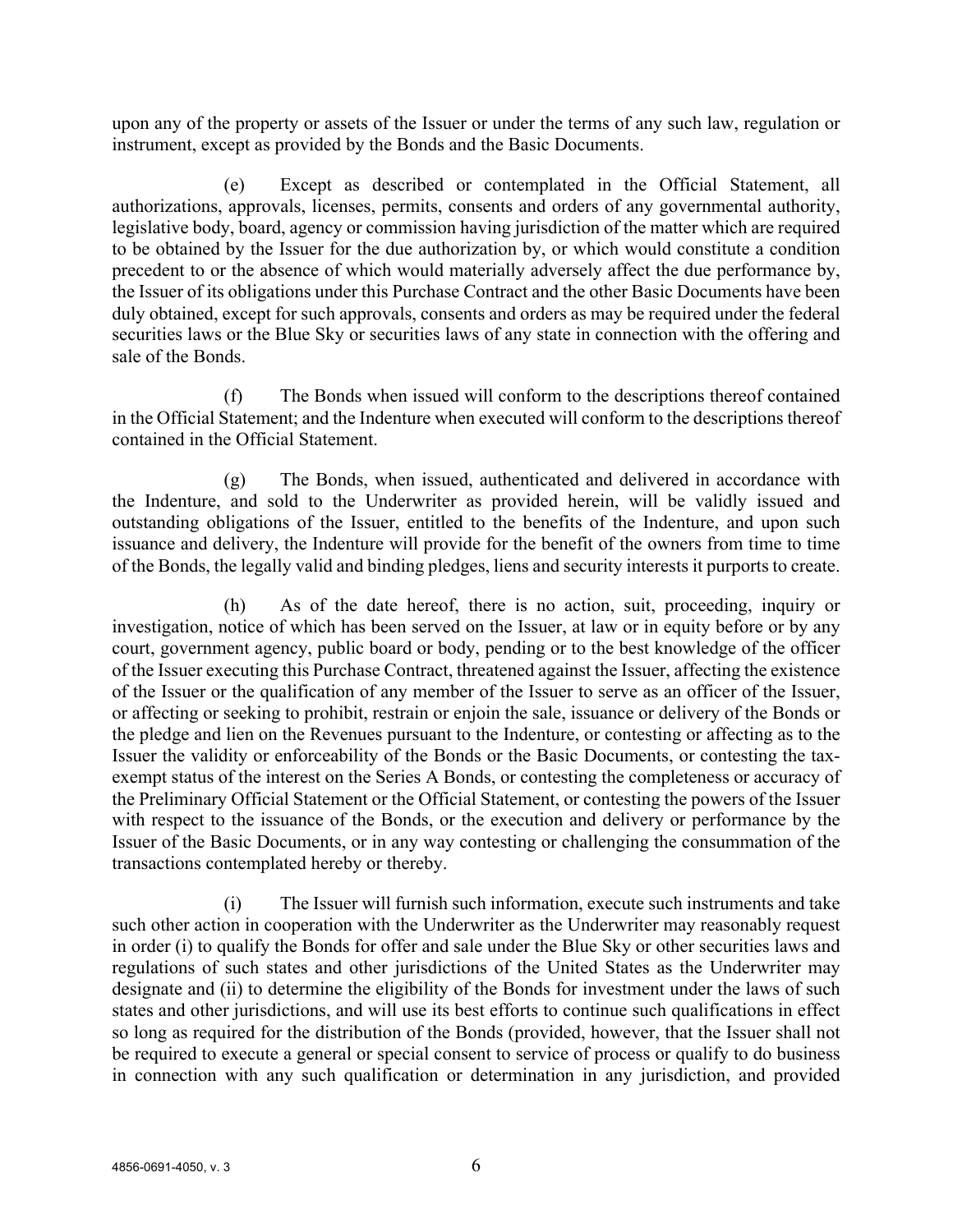further, that the Underwriter shall bear all costs in connection with the Issuer's action under (i) and (ii) herein).

(j) As of the date thereof, the information contained in the Issuer Portion of the Preliminary Official Statement does not, except for the omission of certain information permitted to be omitted in accordance with Rule 15(c)2-12, contain any untrue statement of a material fact or omit to state a material fact necessary to make the statements therein with respect to the Issuer, in light of the circumstances under which they were made, not misleading, provided, however, that these representations and warranties of the Issuer shall apply only to the information contained in the Issuer portion of the Official Statement relating to the Issuer.

(k) At the time of the Issuer's acceptance hereof, and (unless an event occurs of the nature described in paragraph (m) of this Section 5) at all times subsequent thereto up to and including the Closing Date, the information contained in the Issuer Portion of the Official Statement does not and will not contain any untrue statement of a material fact or omit to state a material fact necessary to make the statements therein, in light of the circumstances under which they were made, not misleading; provided, however, that these representations and warranties of the Issuer shall apply only to the information contained in the Official Statement relating to the Issuer.

(l) If the Official Statement is supplemented or amended pursuant to paragraph (m) of this Section 5, at the time of each supplement or amendment thereto and (unless subsequently again supplemented or amended pursuant to such paragraph) at all times subsequent thereto up to and including the Closing Date, the information contained in the Issuer Portion of the Official Statement as so supplemented or amended will not contain any untrue statement of a material fact or omit to state a material fact necessary to make the statements therein, in light of the circumstances under which they were made, not misleading; provided, however, that these representations of the Issuer shall apply only to the information contained in the Official Statement relating to the Issuer.

(m) If between the date of this Purchase Contract and that date which is 25 days after the end of the underwriting period (as determined in accordance with Section 7 hereof) any event known to the Issuer shall occur affecting the Issuer which might adversely affect the marketability of the Bonds or the market prices thereof, or which might cause the information contained in the Issuer Portion of the Official Statement, as then supplemented or amended, to contain any untrue statement of a material fact or to omit to state a material fact necessary to make the statements therein, in light of the circumstances under which they were made, not misleading, the Issuer shall notify the Underwriter thereof, and if in the opinion of the Underwriter such event requires the preparation and publication of a supplement or amendment to the Official Statement, the Issuer will at the expense of the Borrower prepare and furnish to the Underwriter a reasonable number of copies of such supplement to, or amendment of, the Official Statement in a form and in a manner approved by the Underwriter.

(n) The Issuer will refrain from taking any action, or permitting any action to be taken, with regard to which the Issuer may exercise control, that results in the loss of the taxexempt status of the interest on the Series A Bonds.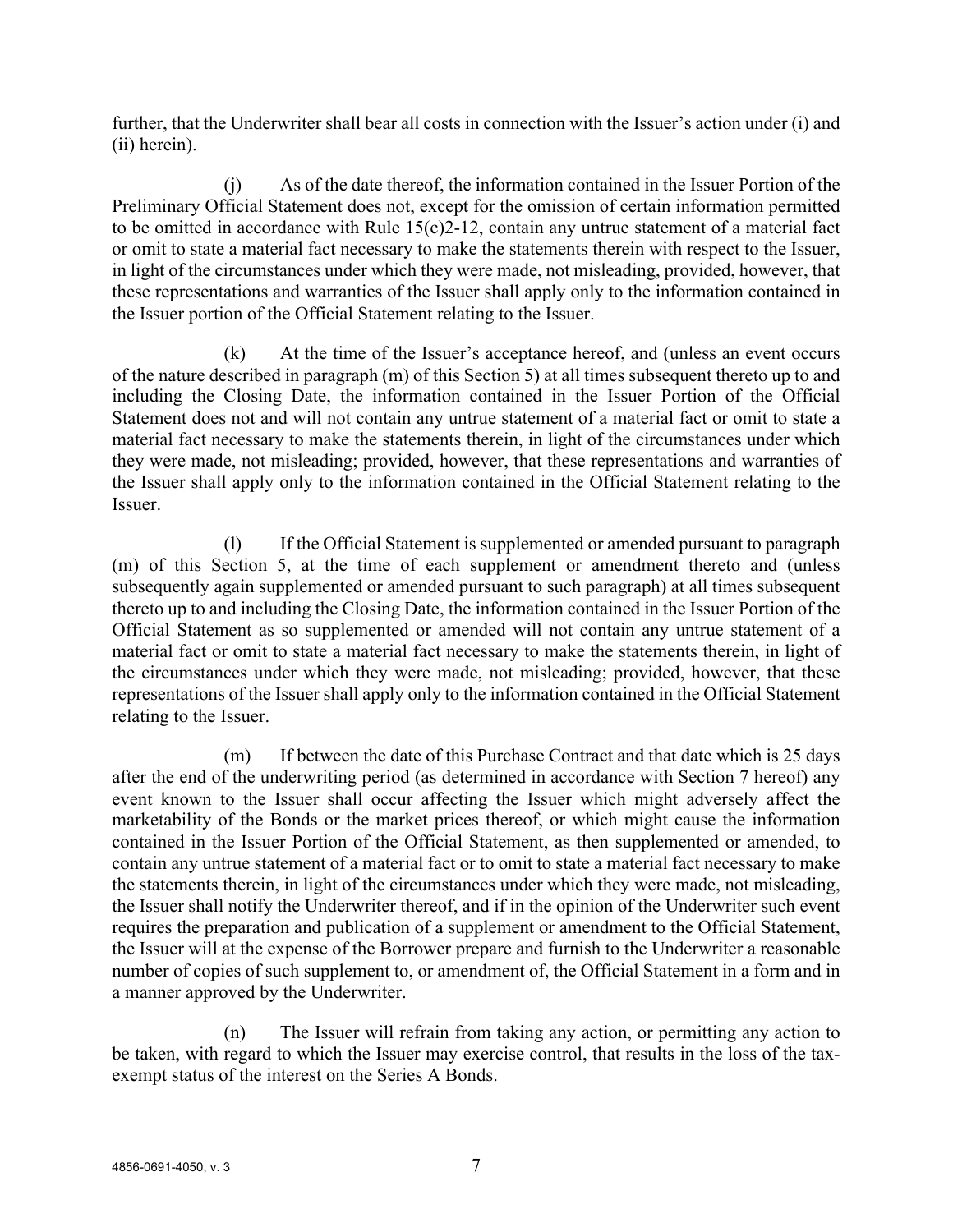(o) Any certificate signed by any officer of the Issuer and delivered to the Underwriter pursuant to the Basic Documents or any document contemplated thereby, shall be deemed a representation by the Issuer to the Underwriter as to the statements made therein.

(p) The Issuer will cause the proceeds from the sale of the Bonds to be paid to the Trustee for the purposes specified in the Indenture and the Official Statement. So long as any of the Bonds are outstanding and except as may be authorized by the Indenture, the Issuer will not issue or sell any bonds or other obligations, other than the Bonds sold thereby, the interest on and premium, if any, or principal of which will be payable from the payments to be made under the Indenture.

(q) The Issuer shall honor all other covenants on its part contained in the Basic Documents which are incorporated herein and made a part of this Purchase Contract.

(r) The Issuer Portion of the Preliminary Official Statement has been "deemed final" as of its date by the Issuer for purposes of the Rule (as defined below), except for the permitted omission described in paragraph (b)(1) of the Rule, if any.

6. Representations, Warranties and Agreements of the Borrower. The Borrower represents, warrants and agrees as follows:

(a) The Borrower is a limited liability company duly organized, validly existing and in good standing under the laws of the State of California.

(b) The Borrower has full legal right, power and authority to enter into and to carry out the transactions on its part contemplated by: (i) the Basic Documents (other than the Indenture), (ii) the Note (as defined in the Indenture), (iii) the Deed of Trust (as defined in the Indenture), and (iv) the Continuing Disclosure Agreement, dated as of May 1, 2022 (the "Continuing Disclosure Agreement"), between the Borrower and the Dissemination Agent named therein (the documents described in the preceding clauses (i) through (iv) being collectively referred to herein as the "Borrower Documents"); and to approve the Official Statement.

(c) By all necessary action, the Borrower has duly authorized and approved the Borrower Documents, has duly authorized and approved the Preliminary Official Statement and the Official Statement, has duly authorized and approved the execution and delivery of, and the performance by the Borrower of the obligations on its part contained in the Borrower Documents and the consummation by it of all other transactions on its part contemplated by the Borrower Documents.

(d) At the Closing the Borrower Documents will have been duly executed and delivered by the Borrower and will constitute the legal, valid and binding obligations of the Borrower enforceable against the Borrower in accordance with their terms except as enforcement of the Borrower Documents may be limited by bankruptcy, insolvency, reorganization, arrangement, fraudulent conveyance, moratorium or other laws affecting the enforcement of creditors' rights generally and by the application of equitable principles if equitable remedies are sought.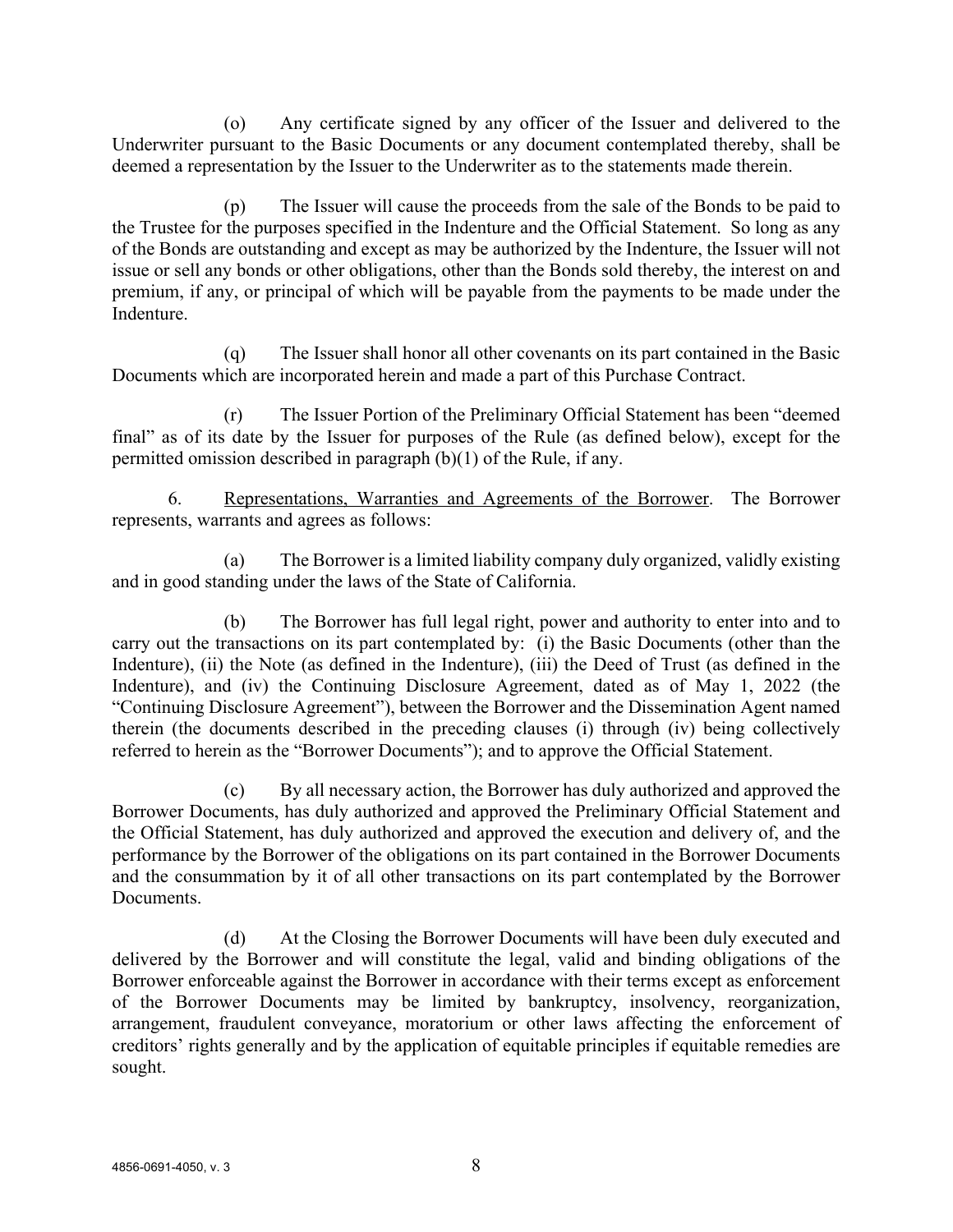(e) The Borrower is not in any material respect in violation or breach of or default under any applicable constitutional provision, law or administrative regulation of any state or of the United States, or any agency or instrumentality of either, or any applicable judgment or decree, or any loan agreement, indenture, bond, note, resolution, agreement (including, without limitation, the Loan Agreement) or other instrument to which the Borrower is a party which breach or default has or may have an adverse effect on the Borrower's financial position or the ability of the Borrower to perform its obligations under the Borrower Documents, and no event has occurred and is continuing which with the passage of time or the giving of notice, or both, would constitute such a violation, default or event of default under any such instrument; and the execution and delivery of the Borrower Documents, and compliance with the provisions on the Borrower's part contained therein, will not conflict in any material way with or constitute a material breach of or a material default under the articles of incorporation or bylaws of the Borrower, or any constitutional provision, law, administrative regulation, judgment, decree, loan agreement, indenture, bond, note, resolution, agreement or other instrument to which the Borrower is a party nor will any such execution, delivery, adoption or compliance result in the creation or imposition of any lien, charge or other security interest or encumbrance of any nature whatsoever upon any of the property or assets of the Borrower or under the terms of any such law, regulation or instrument, except as may be contemplated or permitted by the Borrower Documents.

(f) All consents or approvals of any trustee or holder of indebtedness of the Borrower, and authorizations, approvals, licenses, permits, consents and orders of any governmental authority, legislative body, board, agency or commission having jurisdiction of the matter which are required for the due authorization by, or which would constitute a condition precedent to or the absence of which would materially adversely affect the due performance by, the Borrower of its obligations under the Borrower Documents have been duly obtained, except for such approvals, consents and orders as may be required under the Blue Sky or securities laws of any state in connection with the offering and sale of the Bonds.

(g) The sole member of the Borrower is an organization described in Section  $501(c)(3)$  of the Internal Revenue Code of 1986, as amended (the "Code"); and the Borrower is exempt from federal income tax under Section 501(a) of the Code, except with respect to any unrelated business income of the Borrower which income is not expected to result from the consummation of any transaction contemplated by the Borrower Documents. Such status is based on a letter of determination from the Internal Revenue Service to the sole member of the Borrower. The sole member of the Borrower is not a private foundation within the meaning of Section 509(a) of the Code; and the sole member of the Borrower at all times will maintain its status as an organization described in Section  $501(c)(3)$  of the Code and its exemption from federal income tax under Section 501(a) of the Code or corresponding provisions of future federal income tax laws. The facts and circumstances which formed the basis of the status of the sole member of the Borrower as an organization described in Section  $501(c)(3)$  of the Code as represented to the Internal Revenue Service continue substantially to exist.

(h) Between the date hereof and the Closing, the Borrower will not, without the prior written consent of the Underwriter, except as described in or contemplated by the Official Statement, incur any material liabilities, direct or contingent, other than in the ordinary course of business.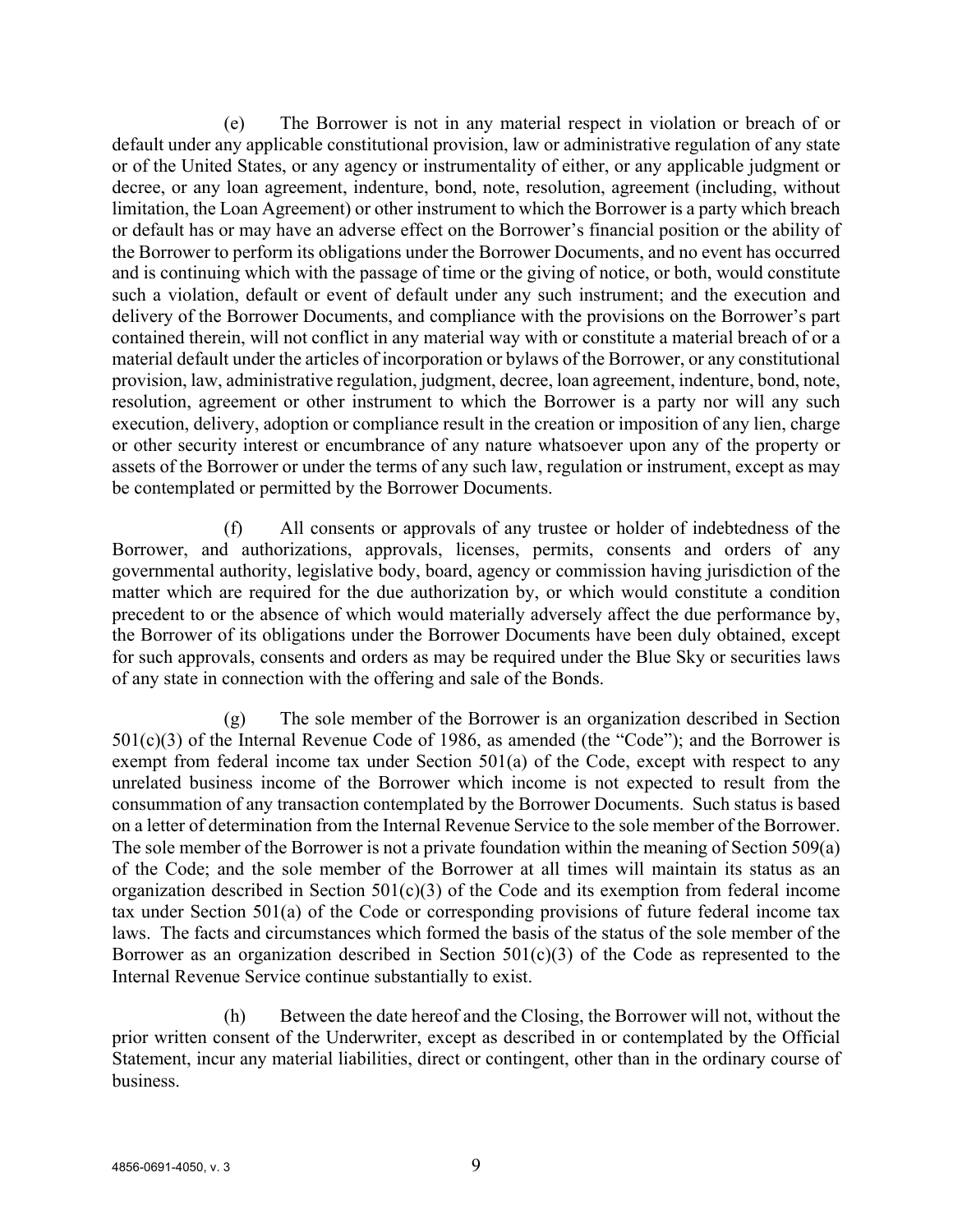(i) The Borrower Documents conform to the descriptions thereof contained in the Official Statement.

(j) At or prior to the Closing, the Borrower shall have duly authorized, executed and delivered the Continuing Disclosure Agreement in the form set forth in the Official Statement.

(k) [Except as described in the Official Statement,] the Borrower is in full compliance with any prior written continuing disclosure undertakings entered into pursuant to the provisions of Rule 15c2-12(b)(5) of the Securities and Exchange Commission.

(l) As of the date hereof, there is no action, suit, proceeding, inquiry or investigation, notice of which has been served on the Borrower, at law or in equity before or by any court, government agency, public board or body, pending or to the best knowledge of the officer of the Borrower executing this Purchase Contract after inquiry of all other officers and directors of the Borrower, threatened against the Borrower, in any way contesting or affecting the corporate existence or powers of the Borrower or the titles of its officers to their respective offices, or affecting or seeking to prohibit, restrain or enjoin the sale, issuance or delivery of the Bonds or the pledge of and lien on the Revenues pursuant to the Indenture, or contesting or affecting as to the Borrower the validity or enforceability of the Indenture, the Bonds, the Borrower Documents, or contesting the tax-exempt status of interest on the Series A Bonds, or contesting the completeness or accuracy of the Preliminary Official Statement or the Official Statement, or the execution and delivery or performance by the Borrower of the Borrower Documents, or in any way contesting or challenging the consummation of the transactions contemplated hereby or thereby or contesting or affecting the status of the sole member of the Borrower as an organization described in Section 501(c)(3) of the Code or which would subject any income of the Borrower to federal income taxation to such extent as would result in loss of the exclusion from gross income for federal income tax purposes of interest on any of the Series A Bonds under Section 103 of the Code.

(m) The Borrower: (i) is in compliance with all laws, ordinances, governmental rules and regulations to which it is subject and which are material to its properties, operations or finances; and (ii) has obtained all licenses, permits, franchises or other governmental authorizations necessary and material to the ownership of its property or to the conduct of its activities, and agrees to obtain all such licenses, permits, franchises or other governmental authorizations as may be required in the future for its operations in all cases where failure to obtain such licenses, permits, franchises or other governmental authorizations could reasonably be expected to materially and adversely affect the condition (financial or otherwise) of the Borrower or its ability to perform its obligations under the Borrower Documents.

(n) The Borrower will furnish such information, execute such instruments and take such other action in cooperation with the Underwriter as the Underwriter may reasonably request in order (i) to qualify the Bonds for offer and sale under the Blue Sky or other securities laws and regulations of such states and other jurisdictions of the United States as the Underwriter may designate; (ii) to determine the eligibility of the Bonds for investment under the laws of such states and other jurisdictions, and will use its best efforts to continue such qualifications in effect so long as required for the distribution of the Bonds (provided, however, that the Borrower shall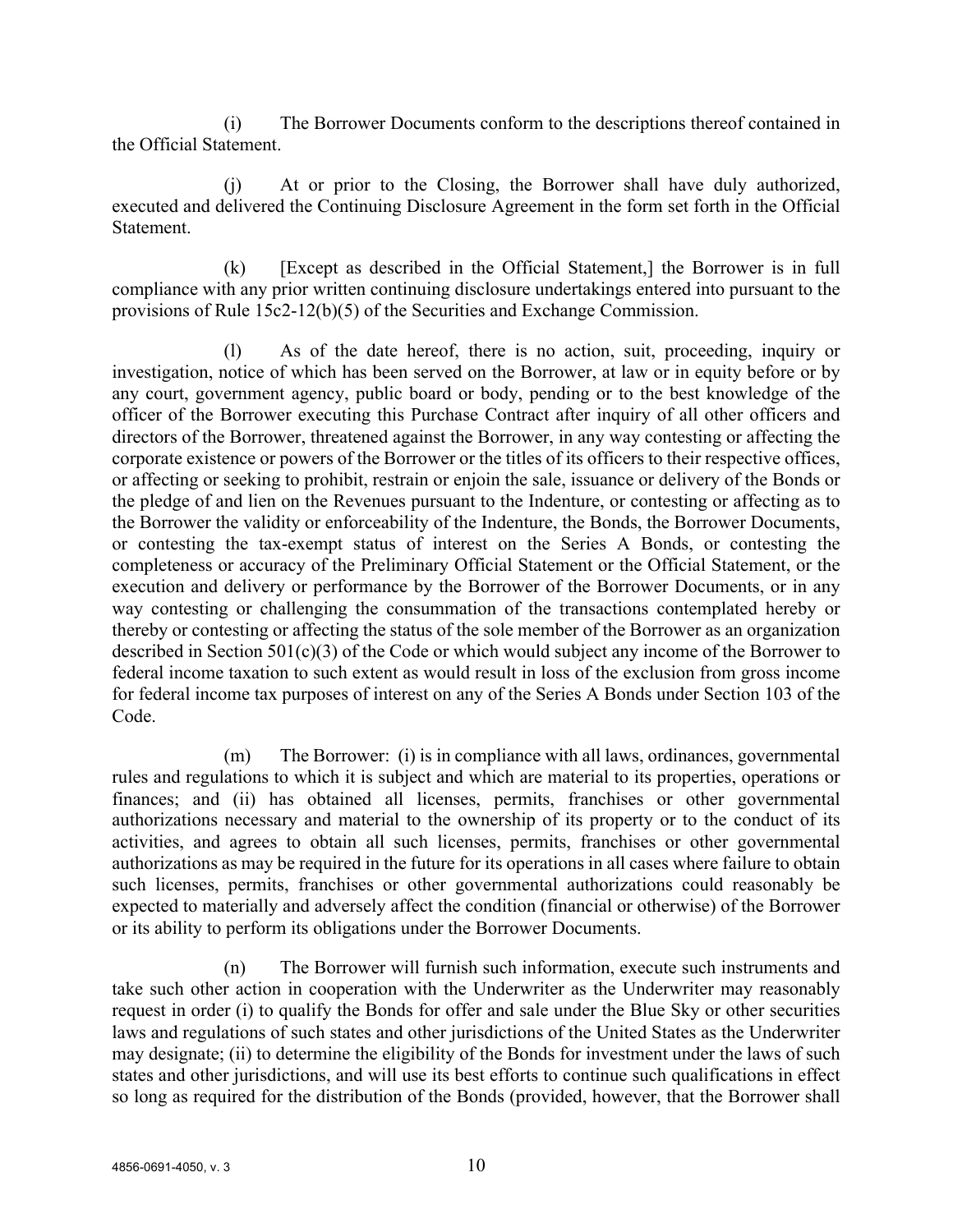not be required to execute a general or special consent to service of process or qualify to do business in connection with any such qualification or determination in any jurisdiction and the Underwriter shall bear all costs in connection with the Borrower's action under (i) and (ii) herein); and (iii) assure or maintain the tax-exempt status of the interest on the Series A Bonds.

(o) As of the date thereof, the Preliminary Official Statement did not, except for the omission of certain information permitted to be omitted in accordance with Rule 15c2-12 of the Securities and Exchange Commission, contain any untrue statement of a material fact or omit to state a material fact necessary to make the statements therein with respect to the Borrower and the Projects, in light of the circumstances under which they were made, not misleading.

(p) The operating and financial data presented in the Official Statement under the headings "THE BORROWER" and "THE PROJECTS" present a fair and accurate summary, in all material respects, of the matters set forth therein.

(q) At the time of the Borrower's acceptance hereof, and (unless an event occurs of the nature described in paragraph (s) of this Section (6) at all times subsequent hereto up to and including the Closing Date, the Official Statement does not and will not contain any untrue statement of a material fact or omit to state a material fact necessary to make the statements therein, in light of the circumstances under which they were made, not misleading; provided, however, that these representations and warranties of the Borrower shall apply only to the information contained in the Official Statement relating to the Borrower or the Projects.

(r) If the Official Statement is supplemented or amended pursuant to paragraph (s) of this Section 6, at the time of each supplement or amendment thereto and (unless subsequently again supplemented or amended pursuant to such paragraph) at all times subsequent thereto up to and including the Closing Date, the Official Statement as so supplemented or amended will not contain any untrue statement of a material fact or omit to state a material fact necessary to make the statements therein, in light of the circumstances under which they were made, not misleading; provided, however, that these representations and warranties of the Borrower shall apply only to the information contained in the Official Statement relating to the Borrower or the Projects.

(s) If between the date of this Purchase Contract and that date which is 25 days after the end of the underwriting period (as determined in accordance with Section 7 hereof) any event known to the Borrower shall occur affecting the Borrower or the Projects which might adversely affect the marketability of the Bonds or the market prices thereof, or which might cause an Official Statement, as then supplemented or amended, to contain any untrue statement of a material fact or to omit to state a material fact necessary to make the statements therein, in light of the circumstances under which they were made, not misleading, the Borrower shall notify the Underwriter thereof, and if in the opinion of the Underwriter such event requires the preparation and publication of a supplement or amendment to the Official Statement, the Borrower will, at the expense of the Borrower, prepare and furnish to the Underwriter a reasonable number of copies of such supplement to, or amendment of, the Official Statement in a form and in a manner approved by the Underwriter.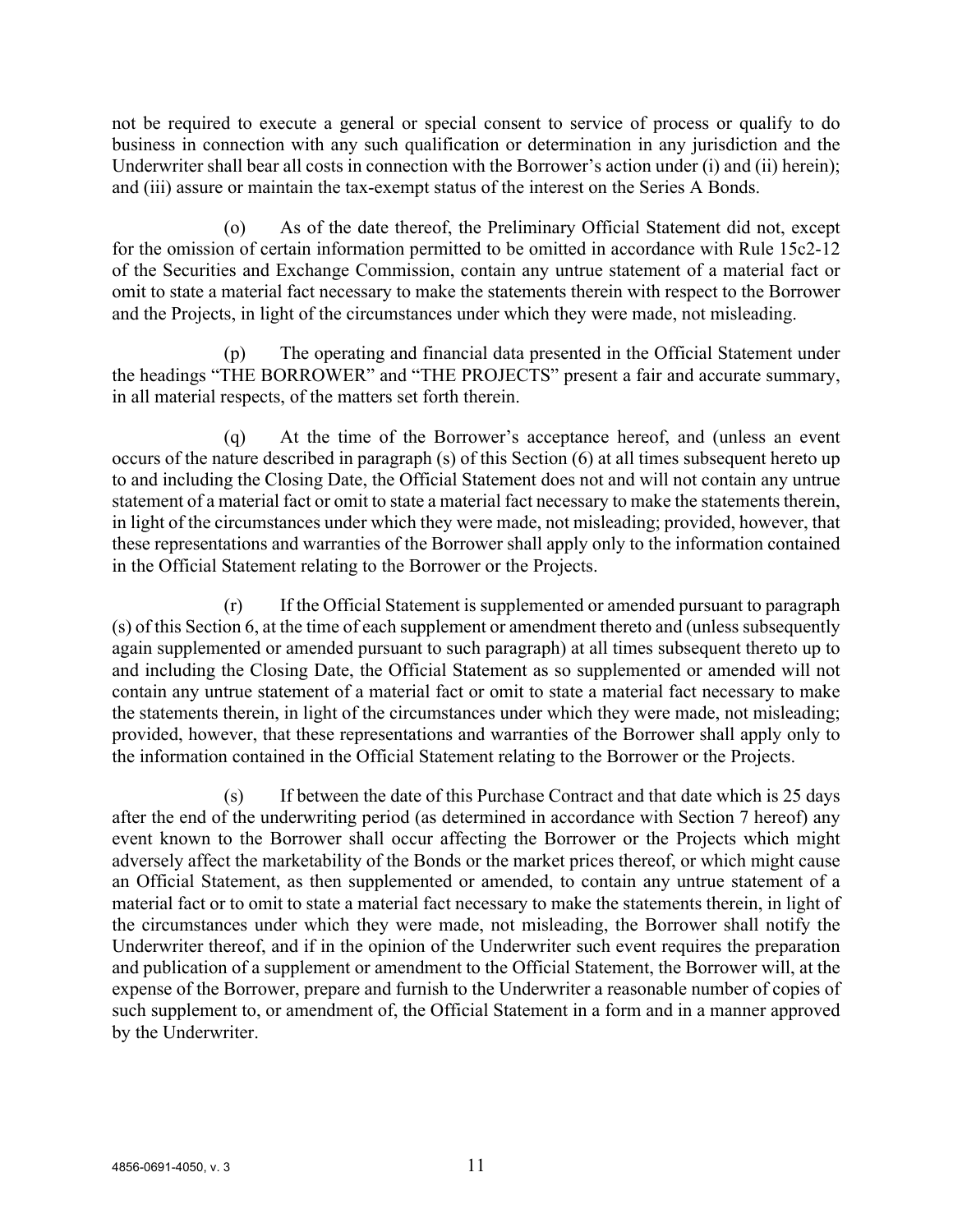(t) The Borrower will refrain from taking any action, or permitting any action to be taken, with regard to which the Borrower may exercise control, that results in the loss of the tax-exempt status of the interest on the Series A Bonds.

(t) Any certificate signed by any officer of the Borrower and delivered to the Underwriter pursuant to any Borrower Document or otherwise contemplated thereby shall be deemed a representation and warranty by the Borrower to the Underwriter as to the statements made therein.

(u) The Borrower is in compliance with all laws, ordinances, governmental rules and regulations to which it is subject and which are material to its properties, operations or finances or status as an organization described in Section  $501(c)(3)$  of the Code.

7. Determination of End of the Underwriting Period. For purposes of this Purchase Contract, the End of the Underwriting Period for the Bonds shall mean the earlier of (a) the day of the Closing unless the Issuer and the Borrower have been notified in writing by the Underwriter, on or prior to the day of the Closing, that the "end of the underwriting period" for the Bonds for all purposes of Rule 15c2-12 of the Securities and Exchange Commission promulgated under the Securities Exchange Act of 1934 (the "Rule") will not occur on the day of the Closing, or (b) the date on which notice is given to the Issuer and the Borrower by the Underwriter in accordance with the following sentence. In the event that the Underwriter has given notice to the Issuer and the Borrower pursuant to clause (a) above that the "end of the underwriting period" for the Bonds will not occur on the day of the Closing, the Underwriter agrees to notify the Issuer and the Borrower in writing as soon as practicable following the "end of the underwriting period" for the Bonds for all purposes of the Rule.

8. Closing. At 8:00 a.m., Los Angeles time, on May [\_\_], 2022, or on such earlier or later date as may be mutually agreed upon by the Issuer, the Borrower and the Underwriter, the Issuer will, subject to the terms and conditions hereof, cause the Trustee to deliver to The Depository Trust Company ("DTC") in New York, New York, on behalf of the Underwriter, the Bonds in definitive form, duly executed by the Trustee, together with the other documents hereinafter mentioned, and the Underwriter will accept such delivery and will pay the purchase price of the Bonds as set forth in paragraph 1 hereof by delivering Federal or other immediately available funds in the amount of such purchase price to the Trustee. The Bonds shall be prepared in fully registered form without coupons in authorized denominations and shall be registered in the name of Cede & Co.

9. Closing Conditions. The Underwriter has entered into this Purchase Contract in reliance upon the representations and warranties of the Issuer and the Borrower contained herein, and in reliance upon the representations and warranties to be contained in the documents and instruments to be delivered at the Closing and upon the performance by the Issuer and the Borrower of their respective obligations hereunder, both as of the date hereof and as of the Closing Date. Accordingly, the Underwriter's obligations under this Purchase Contract to purchase, to accept delivery of and to pay for the Bonds shall be conditioned upon the performance by the Issuer and the Borrower of their obligations to be performed hereunder and under such documents and instruments at or prior to the Closing, and shall also be subject to the following additional conditions: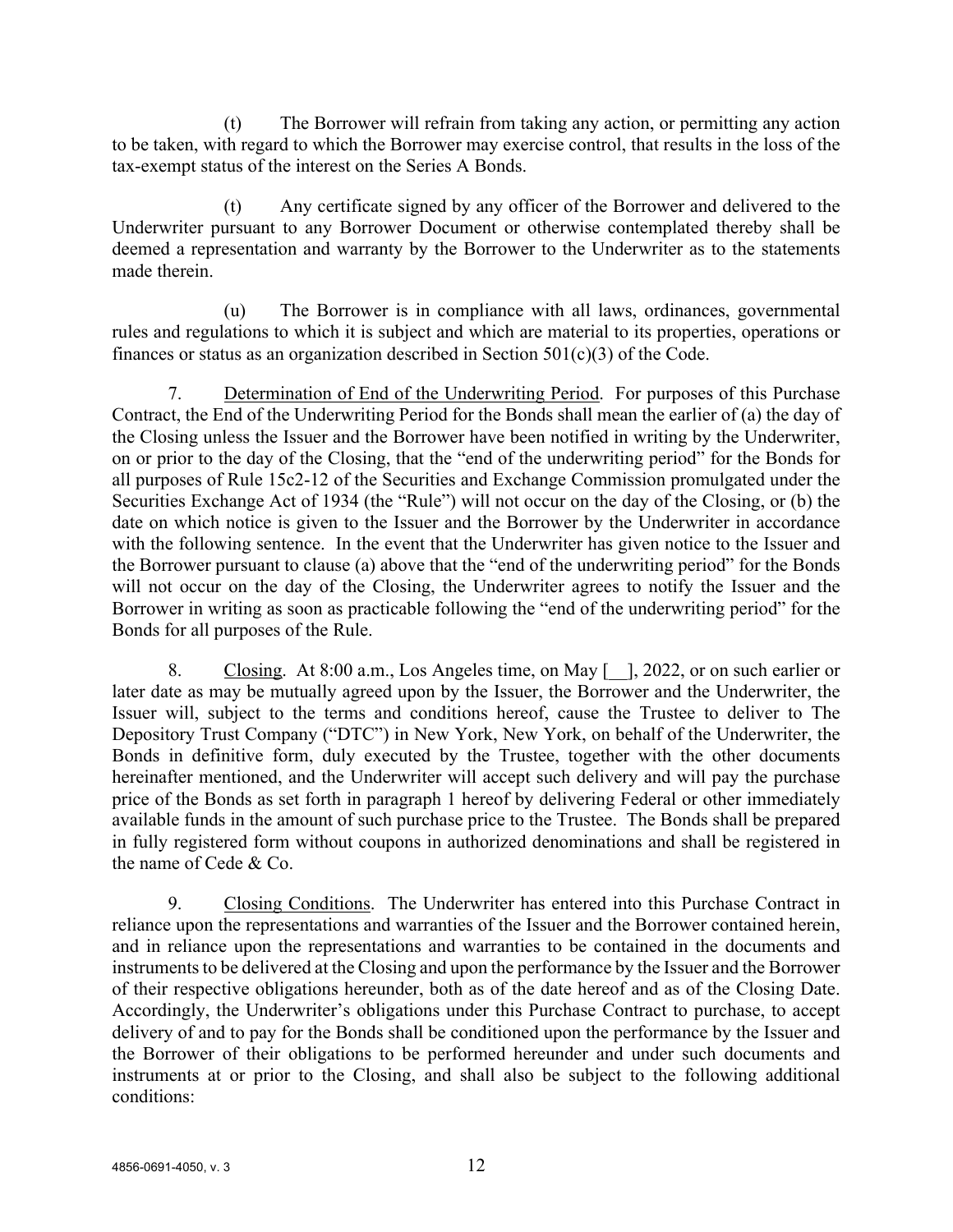(a) The representations and warranties of the Issuer and the Borrower contained herein shall be true, complete and correct on the date hereof and on and as of the Closing Date, as if made on the Closing Date;

(b) At the time of the Closing, the Indenture shall be in full force and effect in accordance with its terms and shall not have been amended, modified or supplemented and the Official Statement shall not have been supplemented or amended, except in any such case as may have been agreed to by the Underwriter;

(c) At the time of the Closing, all necessary official action of the Issuer, the Borrower and of the other parties thereto relating to the Borrower Documents shall have been taken and shall be in full force and effect and shall not have been amended, modified or supplemented in any material respect;

(d) Subsequent to the date hereof, there shall not have occurred any change in or affecting particularly the Issuer, the Borrower or the Bonds, as the foregoing matters are described in the Official Statement, which in the reasonable opinion of the Underwriter materially impairs the investment quality of the Bonds;

(e) At or prior to the Closing, the Underwriter shall have received copies of each of the following documents:

> (1) The Official Statement and each supplement or amendment, if any, thereto, executed by an authorized officer of the Issuer;

(2) A copy of the Indenture, executed by the Issuer and the Trustee;

(3) A copy of the Loan Agreement, executed by the Borrower, the Trustee and the Issuer;

(4) A copy of each Regulatory Agreement, executed by the Borrower, the Trustee and the Issuer, and a copy of the Oversight Agreement, executed by the Borrower, the Issuer and the Oversight Agent;

(5) A copy of each Deed of Trust, executed by the Borrower;

(6) A copy of the Continuing Disclosure Agreement, executed by the Borrower and the Dissemination Agent, substantially in the form described in the Official Statement;

(7) Certificates of the Issuer and the Borrower, respectively, with respect to the matters described in Sections 5 and 6 hereof, and in paragraphs (a), (b), (c) and (d) of this Section 9;

(8) An Opinion (the "Final Approving Legal Opinion"), dated the Closing Date and addressed to the Issuer, of Gilmore & Bell, P.C., Bond Counsel, substantially in the form set forth in Appendix B to the Official Statement, accompanied by a reliance letter from Bond Counsel to the effect that such opinions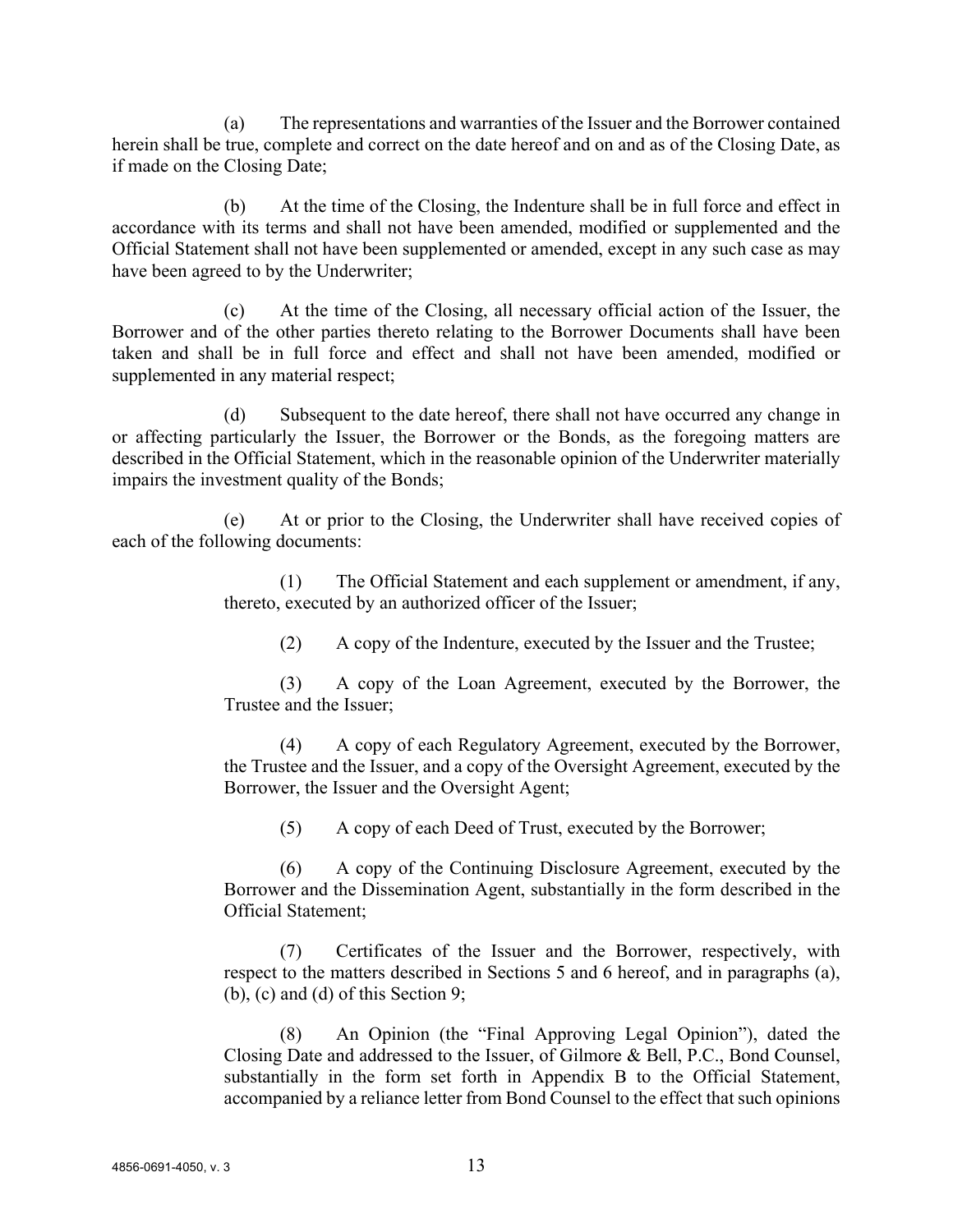may be relied upon by the Underwriter with the same effect as if such opinions were addressed to them;

(9) An opinion of Bond Counsel, dated the Closing Date and addressed to the Underwriter, in substantially the form attached hereto as Exhibit B;

(10) An opinion or opinions of counsel to the Borrower, dated the Closing Date and addressed to the Underwriter, in substantially the form attached hereto as Exhibit C;

(11) An opinion, dated the Closing Date and addressed to the Underwriter, of the Issuer's Counsel, in substantially the form attached hereto as Exhibit D;

(12) A certificate of the Trustee, to the effect that:

(i) Due Organization and Existence – the Trustee is duly organized and existing as a national banking association in good standing under the laws of the United States having the full power and authority to enter into and perform its duties under the Indenture, the Loan Agreement and the Regulatory Agreements and to authenticate and deliver the Bonds to the Underwriter pursuant to the terms of the Indenture;

(ii) Due Authorization; Valid and Binding Obligations – the Trustee is duly authorized to enter into the Indenture, the Loan Agreement and the Regulatory Agreements and to authenticate and deliver the Bonds; and

(iii) No Conflict – to the best of the knowledge of the Trustee, after due investigation, the execution and delivery by the Trustee of the Indenture, the Loan Agreement and the Regulatory Agreements and compliance with the terms thereof, and the authentication and delivery of the Bonds, will not, in any material respect, conflict with, or result in a violation or breach of, or constitute a default under, any loan agreement, indenture, bond, note, resolution or any other agreement or instrument to which the Trustee is a party or by which it is bound, or any law or any rule, regulation, order or decree of any court or governmental agency or body having jurisdiction over the Trustee or any of its activities or properties, or (except with respect to the lien of the Indenture) result in the creation or imposition of any lien, charge or other security interest or encumbrance of any nature whatsoever upon any of the property or assets of the Trustee;

(13) An opinion of counsel to the Trustee, to the effect that:

(i) Due Organization and Existence – the Trustee has been duly organized and is validly existing and in good standing as a national banking association under the laws of the United States with full corporate power to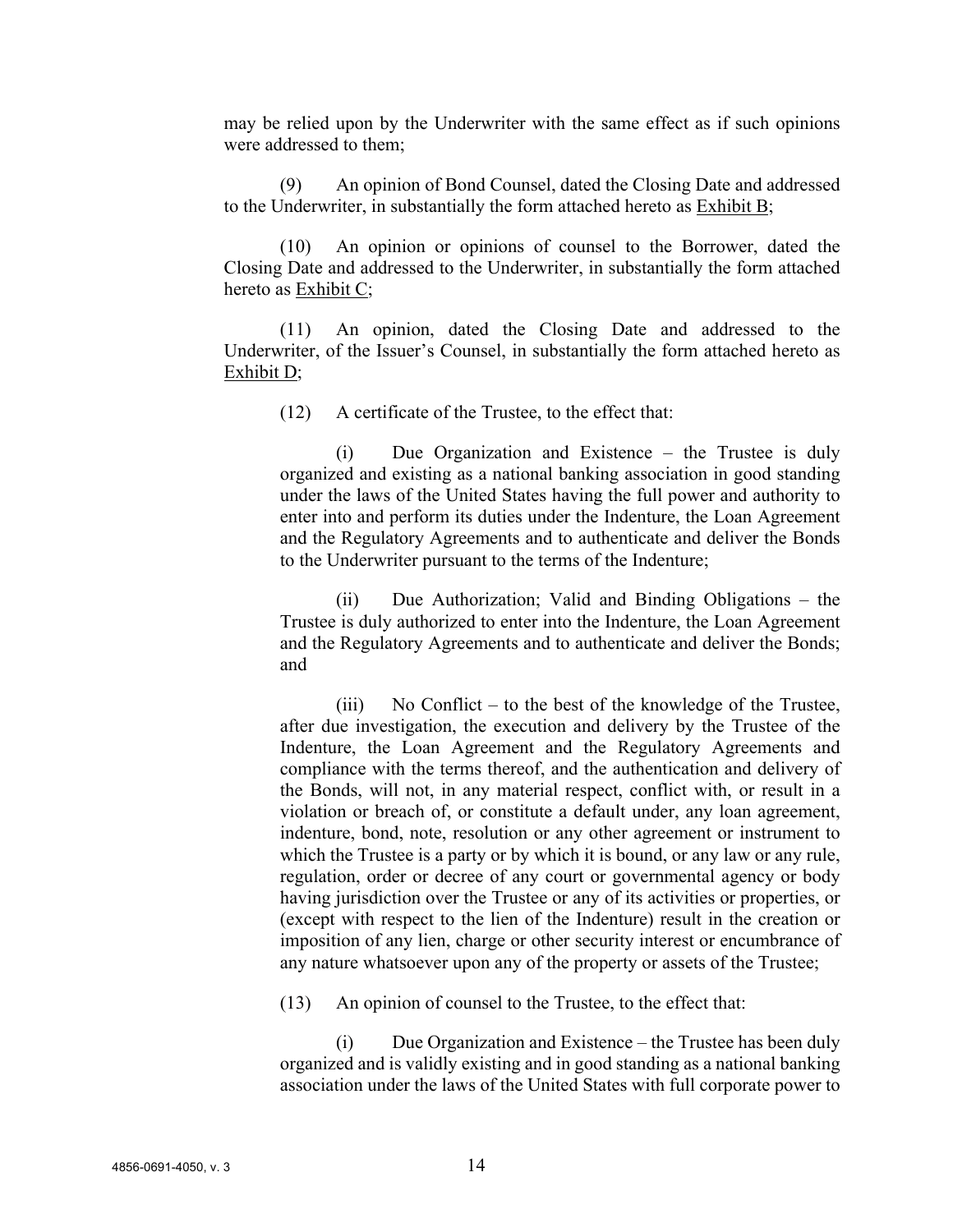undertake the trusts of the Indenture, and to perform the obligations of the Trustee under the Loan Agreement and the Regulatory Agreements;

(ii) Corporate Action – the Trustee has duly authorized, executed and delivered the Indenture, the Loan Agreement and the Regulatory Agreement, and by all proper corporate action has authorized the acceptance of the duties and obligations of the Trustee under the Indenture, the Loan Agreement and the Regulatory Agreements and to authorize in such capacity the authentication and delivery of the Bonds;

(iii) Due Authorization, Execution and Delivery – assuming due authorization, execution and delivery by the Issuer and the Borrower, as applicable, the Indenture, the Loan Agreement and the Regulatory Agreements are the valid, legal and binding agreements of the Trustee, enforceable in accordance with their respective terms, except as such enforcement may be limited by bankruptcy, insolvency, reorganization or other similar laws affecting the enforcement of creditors' rights in general and by general equity principles (regardless of whether such enforcement is considered in a proceeding in equity or at law);

(iv) Consents – exclusive of federal or state securities laws and regulations, to the best of such counsel's knowledge after reasonable inquiry and investigation, other than routine filings required to be made with governmental agencies in order to preserve the Trustee's authority to perform a trust business (all of which routine filings such counsel believes, after reasonable inquiry and investigation, to have been made), no consent, approval, authorization or other action by any governmental or regulatory authority having jurisdiction over the Trustee is or will be required for the execution and delivery by the Trustee of the Indenture or the execution and delivery of the Bonds; and

 $(v)$  No Litigation – to the best of such counsel's knowledge, there is no litigation pending or threatened against or affecting the Trustee to restrain or enjoin the Trustee's participation in, or in any way contesting the powers of the Trustee with respect to the transactions contemplated by the Bonds, the Regulatory Agreements, the Loan Agreement and the Indenture;

(14) A copy of the general resolution of the Trustee authorizing the execution and delivery of certain documents by certain officers of the Trustee, which resolution authorizes the execution and delivery of the Indenture, the Loan Agreement and the Regulatory Agreements, and the authentication and delivery of the Bonds;

(15) Transcripts of all proceedings relating to the authorization and issuance of the Bonds certified by the Secretary of the Issuer;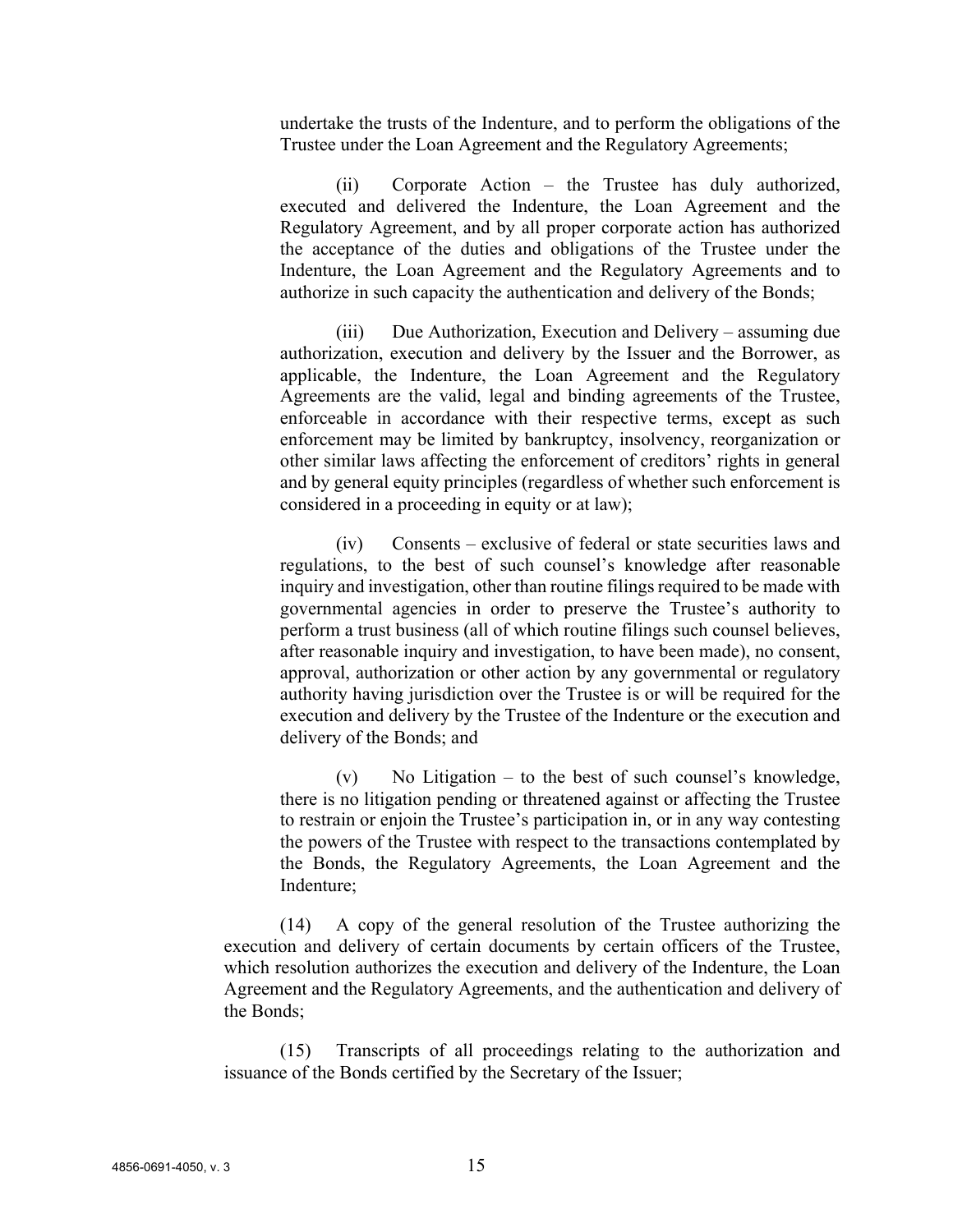(16) An executed Tax Certificate and Agreement, dated as of the Closing Date, executed by the Issuer, Augusta Homes, a California nonprofit public benefit corporation, as the sole member of the Borrower, the Borrower, and the Trustee with respect to the Series A Bonds in form and substance acceptable to Bond Counsel;

(17) The written consent of John P. Neet, MAI (the "Appraiser") to use the appraisals of the Projects and excerpts therefrom in the Preliminary Official Statement and the Official Statement, along with a certificate of the Appraiser to the effect that the information with respect to the appraisals in the Preliminary Official Statement and the Official Statement are accurate;

(18) A rating letter from S&P Global Ratings confirming its rating of "[  $\Box$ " on the Bonds;

(19) Evidence that the Montclair RDA Loan Notes (as defined in the Preliminary Official Statement) have been repaid in full and the Montclair RDA Loan Mortgages (as defined in the Preliminary Official Statement) have been released;

(20) Evidence that all insurance for the Projects required under the Borrower Documents is in full force and effect; and

(21) Such additional legal opinions, certificates, instruments and other documents as the Underwriter may reasonably request to evidence the truth and accuracy, as of the date hereof and as of the Closing Date, of the Issuer's and the Borrower's representations and warranties contained herein and of the statements and information contained in the Official Statement and the due performance or satisfaction by the Issuer and the Borrower on or prior to the Closing Date of all the agreements then to be performed and conditions then to be satisfied by it.

#### (22) [OTHER CONDITIONS]

All the opinions, letters, certificates, instruments and other documents mentioned above or elsewhere in this Purchase Contract shall be deemed to be in compliance with the provisions hereof if, but only if, they are in form and substance satisfactory to Bond Counsel and the Underwriter. The opinions and agreements set forth as exhibits hereto and as appendices to the Official Statement shall be deemed satisfactory provided they are substantially in the form of such attached exhibits or appendices.

If the Issuer or the Borrower shall be unable to satisfy the conditions to the obligations of the Underwriter to purchase, to accept delivery of and to pay for the Bonds contained in this Purchase Contract, or if the obligations of the Underwriter to purchase, to accept delivery of and to pay for the Bonds shall be terminated for any reason permitted by this Purchase Contract, this Purchase Contract shall terminate and none of the Underwriter, the Issuer or the Borrower shall be under any further obligation hereunder.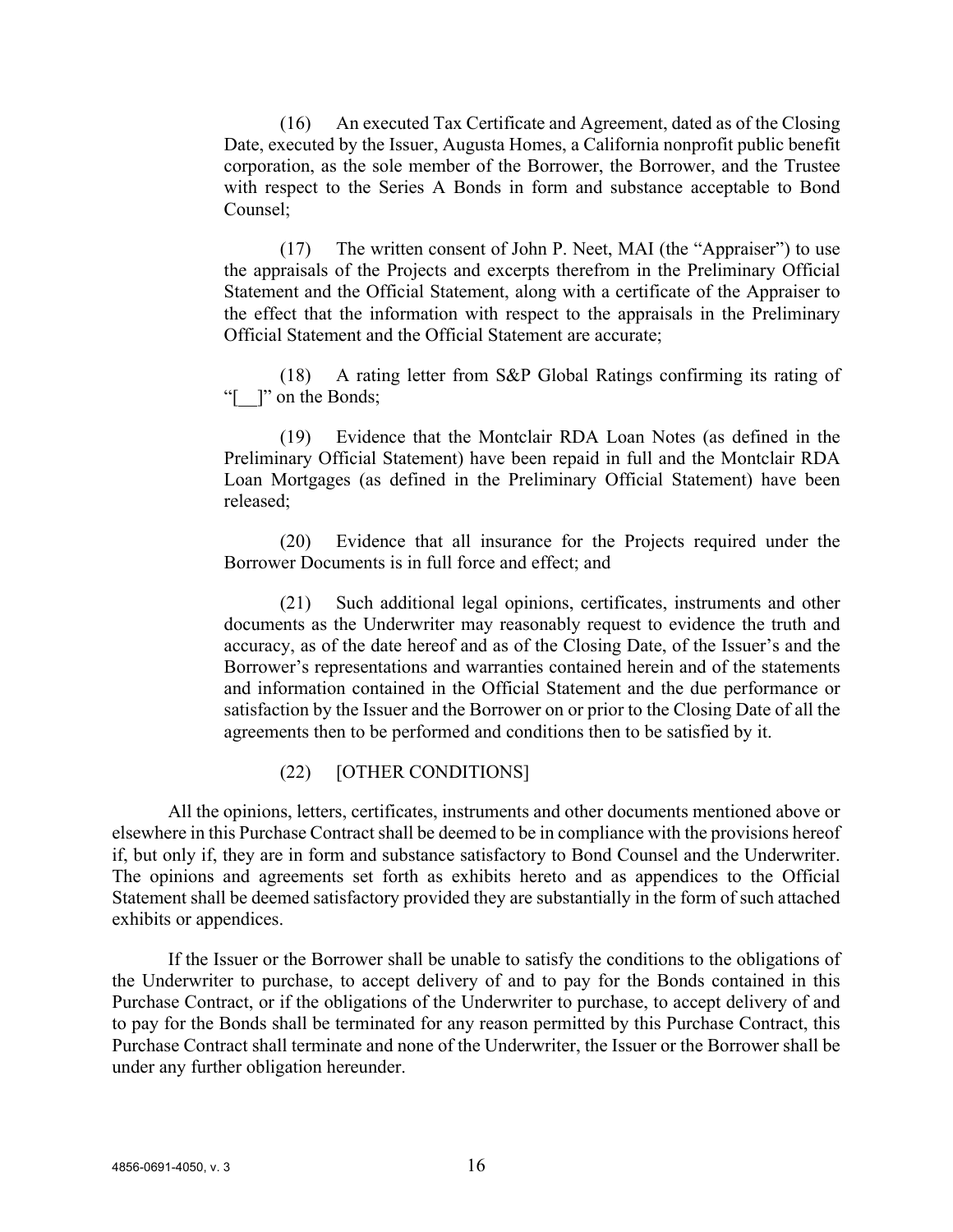10. Termination. The Underwriter shall have the right to terminate the Underwriter's obligations under this Purchase Contract to purchase, to accept delivery of and to pay for the Bonds by notifying the Issuer and the Borrower, in writing, of its election to do so, if, after the execution hereof and prior to the Closing: (a) the United States has become engaged in hostilities which have resulted in a declaration of war or a national emergency; (b) there shall have occurred the declaration of a general banking moratorium by any authority of the United States or the States of New York or California; (c) an event shall have occurred or been discovered as described in paragraph (m) of Section 5 or paragraph(s) of Section 6 hereof which in the opinion of the Underwriter requires the preparation and publication of disclosure material or a supplement or amendment to the Official Statement; (d) any legislation, ordinance, rule or regulation shall be introduced in, or be enacted by any governmental body, department or agency in the State of California, or a decision by any court of competent jurisdiction within the State of California shall be rendered which, in the Underwriter's reasonable opinion, materially adversely affects the market price of the Bonds; (e) legislation shall be introduced, by amendment or otherwise, or be enacted by the House of Representatives or the Senate of the Congress of the United States, or a decision by a court of the United States shall be rendered, or a stop order, ruling, regulation or official statement by or on behalf of the Securities and Exchange Commission or other governmental agency having jurisdiction of the subject matter shall be made or proposed, to the effect that the issuance, offering or sale of obligations of the general character of the Bonds, or the Bonds, as contemplated hereby or by the Official Statement, is or would be in violation of any provision of the Securities Act of 1933, as amended and as then in effect, or the Securities Exchange Act of 1934, as amended and as then in effect, or the Trust Indenture Act of 1939, as amended and as then in effect, or with the purpose or effect of otherwise prohibiting the issuance, offering or sale of obligations of the general character of the Bonds or the Bonds, as contemplated hereby or by the Official Statement; (f) additional material restrictions not in force as of the date hereof shall have been imposed upon trading in securities generally by any governmental authority or by any national securities exchange; (g) the New York Stock Exchange, or other national securities exchange or association or any governmental authority, shall impose as to the Bonds, or obligations of the general character of the Bonds, any material restrictions not now in force, or increase materially those now in force, with respect to the extension of credit by or the charge to the net capital requirements of broker-dealers; (h) trading in securities on the New York Stock Exchange or the American Stock Exchange shall have been suspended or limited or minimum prices have been established on either such exchange; (i) any action shall have been taken by any government in respect of its monetary affairs which, in the reasonable opinion of the Underwriter, has a material adverse effect on the United States securities market; or (j) Circular 230 of the Department of the Treasury is amended, with an effective date prior to the Closing Date, in a form which would make it impracticable, in the reasonable opinion of the Underwriter, for the Underwriter to sell the Bonds at the prices set forth herein.

If this Purchase Contract shall be terminated pursuant to Section 9 or this Section 10, or if the purchase provided for herein is not consummated because any condition to the Underwriter's obligation hereunder is not satisfied or because of any refusal, inability or failure on the part of the Issuer or the Borrower to comply with any of the terms or to fulfill any of the conditions of this Purchase Contract, or if for any reason the Issuer or the Borrower shall be unable to perform all of their respective obligations under this Purchase Contract, then neither the Issuer nor the Borrower shall be liable to the Underwriter for damages on account of loss of anticipated profits arising out of the transactions covered by this Purchase Contract.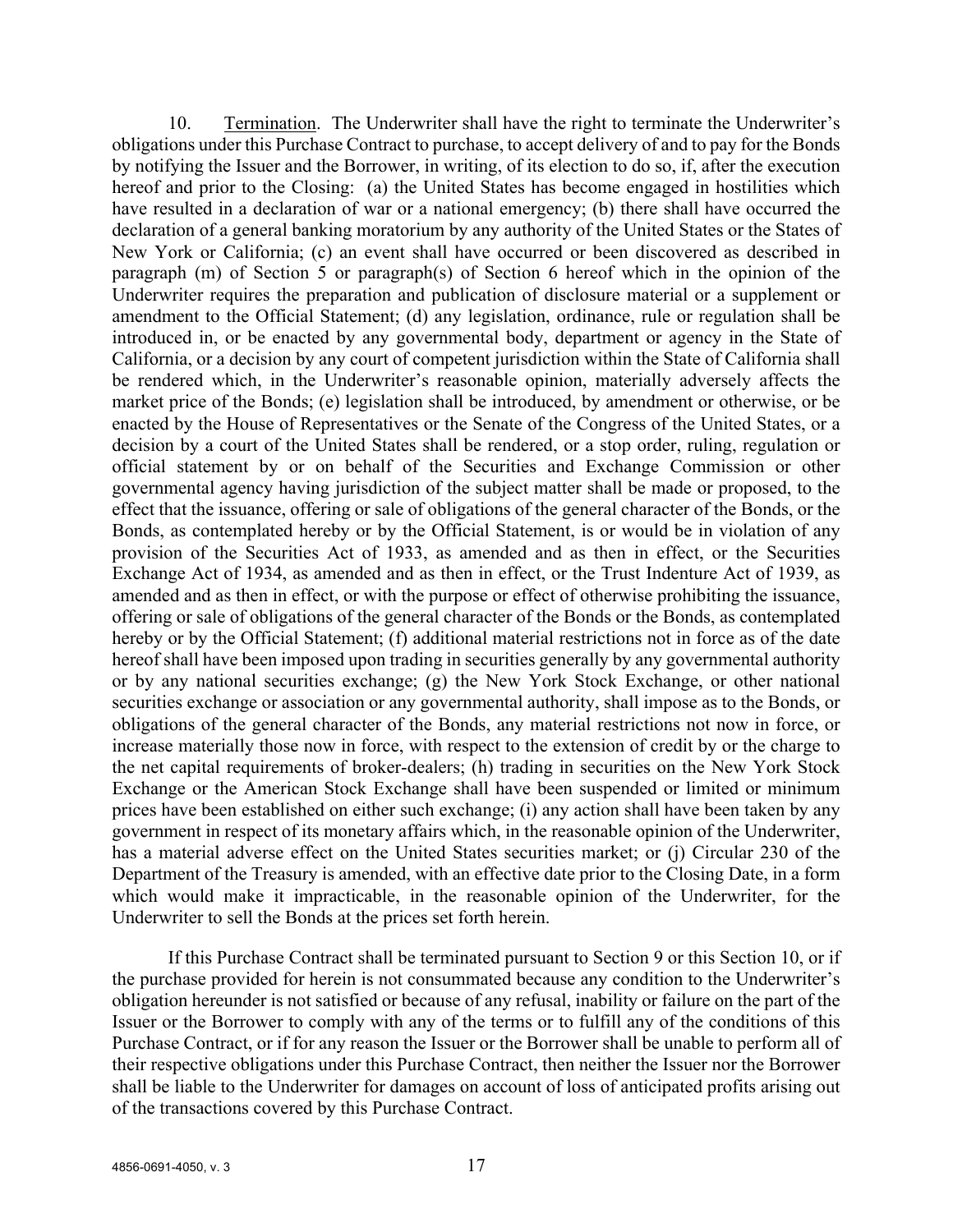11. Payment of Costs and Expenses. (a) From the proceeds of the Bonds and funds available to the Borrower there shall be paid all costs and expenses incident to the sale and delivery of the Bonds to the Underwriter, including, but not limited to: (i) the fees and expenses of the Issuer, the Issuer's Counsel, the Oversight Agent, and the Underwriter; (ii) the fees and expenses of the Borrower and its Counsel; (iii) the fees and expenses of Bond Counsel; (iv) all costs and expenses incurred in connection with the preparation and printing of the Bonds; (v) all expenses in connection with the preparation, printing, distribution and delivery of the Preliminary Official Statement, the Official Statement and any amendment or supplement thereto; and (vi) the fees and expenses of the Trustee and its counsel.

(b) The Underwriter shall pay all advertising expenses in connection with the public offering of the Bonds and all other expenses incurred by them in connection with their public offering and distribution of the Bonds.

12. Representations, Warranties and Agreements to Survive Delivery. The representations, warranties, agreements and other statements of the Issuer, the Borrower and the Underwriter or their officers set forth in, or made pursuant to, this Purchase Contract will remain operative and in full force and effect regardless of any investigation made by or on behalf of the Issuer, the Borrower or the Underwriter or any controlling person and will survive delivery of and payment for the Bonds.

13. Notices. Any notice or other communication to be given under this Purchase Contract may be given by delivering the same in writing:

| To the Issuer:   | <b>Independent Cities Finance Authority</b><br>Post Office Box 6740<br>Lancaster, CA 93539-6740<br>Attention: Executive Director  |  |  |
|------------------|-----------------------------------------------------------------------------------------------------------------------------------|--|--|
| To the Borrower: | Augusta Communities LLC<br>400 Mountain Avenue, Suite 205<br>Upland, CA 91789<br><b>Attention: Suzanne Taylor</b>                 |  |  |
|                  | To the Underwriter: Newcomb Williams Financial Group<br>1254 Hoover St.<br>Carlsbad, CA 92008<br>Attention: Pamela Newcomb<br>and |  |  |
|                  | Stinson Securities, LLC<br>220 Sansome Street, Suite 1330                                                                         |  |  |

San Francisco, CA 94104 Attention: Lonnie Odom

14. Parties in Interest. This Purchase Contract is made solely for the benefit of the Issuer, the Borrower and the Underwriter (including the successors or assigns of the Underwriter)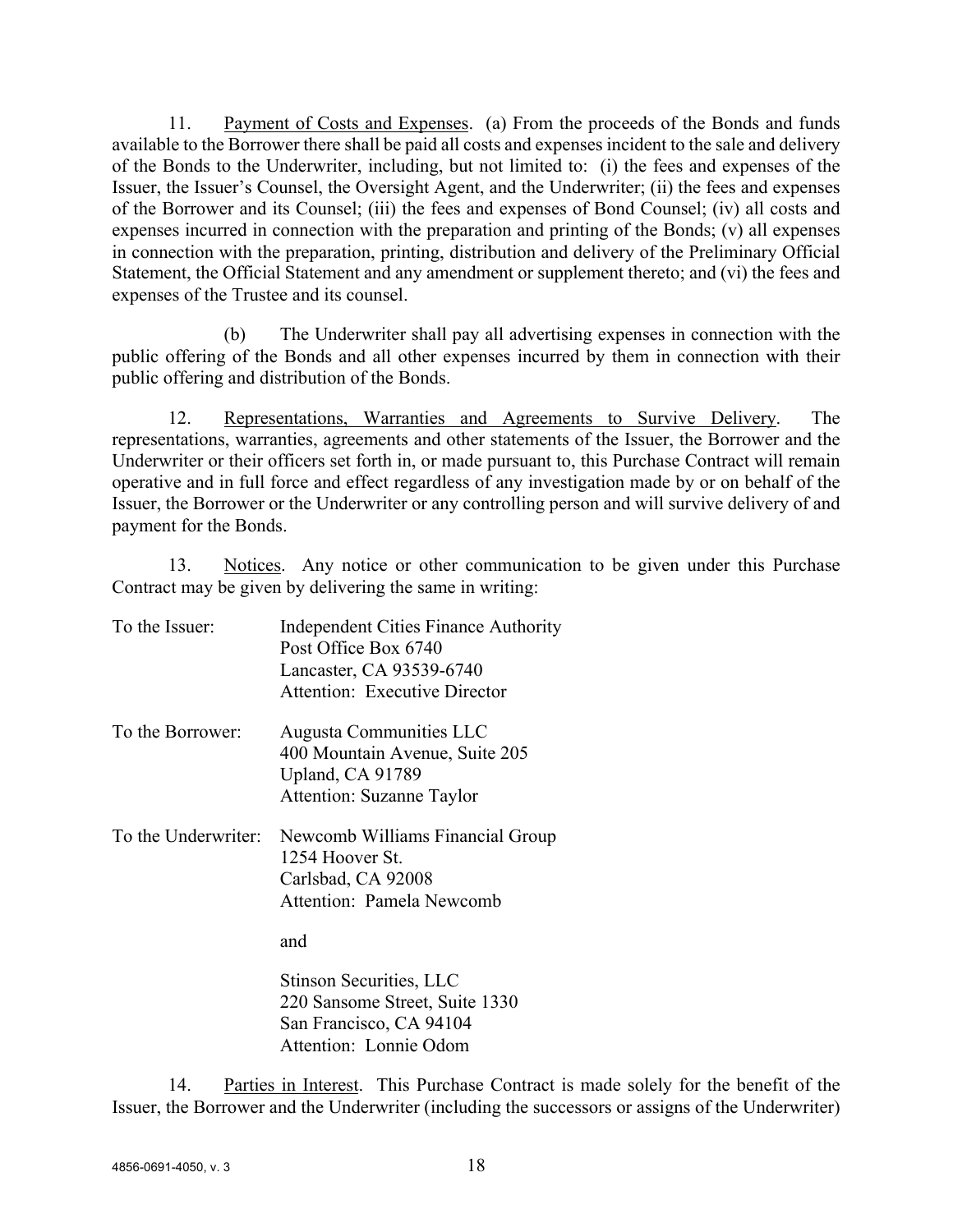and no other person shall acquire or have any right hereunder or by virtue hereof. All of the Issuer's and the Borrower's representations, warranties and agreements contained in this Purchase Contract shall remain operative and in full force and effect, regardless of: (i) any investigations made by or on behalf of the Underwriter; (ii) delivery of and payment for the Bonds pursuant to this Purchase Contract; and (iii) any termination of this Purchase Contract.

15. Effectiveness. This Purchase Contract shall become effective upon the execution of the acceptance hereof by the Issuer and the Borrower and shall be valid and enforceable from and after the time of such acceptance.

16. Headings. The headings of the sections of this Purchase Contract are inserted for convenience only and shall not be deemed to be a part hereof.

17. Governing Law. This Purchase Contract shall be construed in accordance with the laws of the State of California, applicable to contracts made and performed in such State.

18. Counterparts. This Purchase Contract may be executed in any number of counterparts, all of which shall constitute one and the same instrument, and each of which shall be deemed to be an original. To the fullest extent permitted by applicable law, electronically submitted or facsimile signatures shall constitute original signatures for all purposes under this Purchase Contract.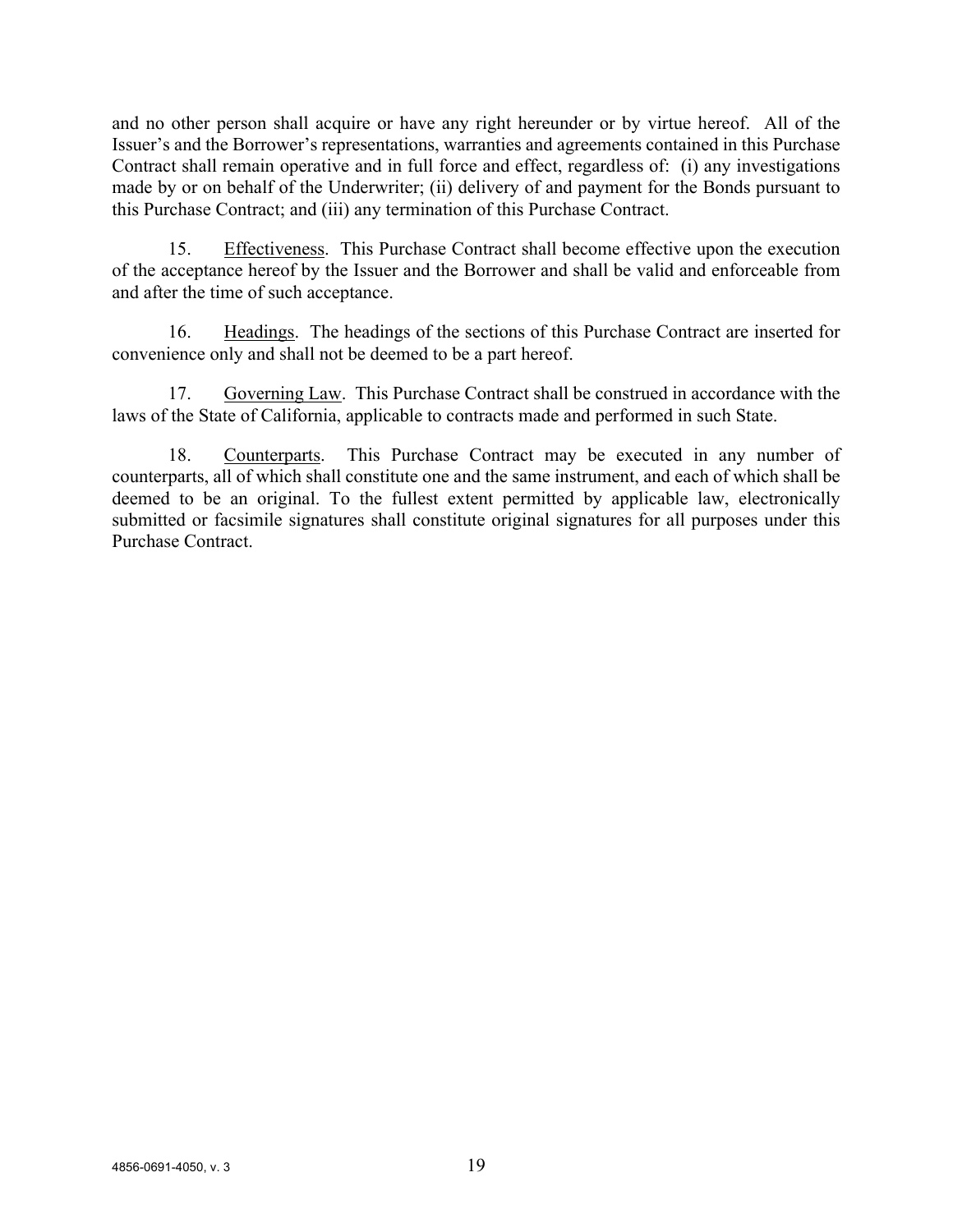If the foregoing is in accordance with your understanding of the Purchase Contract please sign and return to us the enclosed duplicate copies hereof, whereupon it will become a binding agreement among the Issuer, the Borrower and the Underwriter in accordance with its terms.

Very truly yours,

NEWCOMB WILLIAMS FINANCIAL GROUP, Securities offered through Stinson Securities, LLC

By: NEWCOMB WILLIAMS FINANCIAL **GROUP** 

Pamela Newcomb, President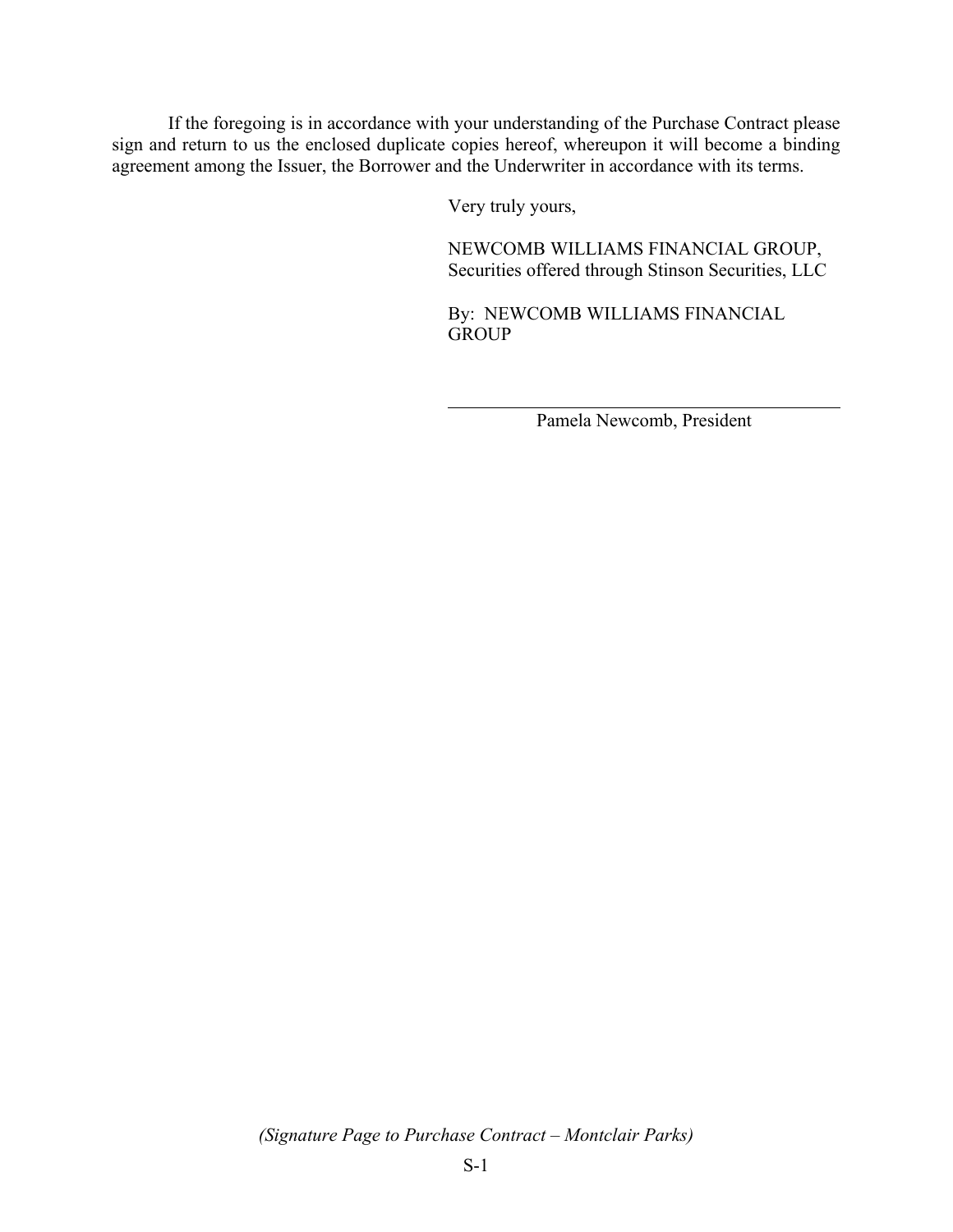## By: STINSON SECURITIES, LLC

Lonnie Odom, President & CEO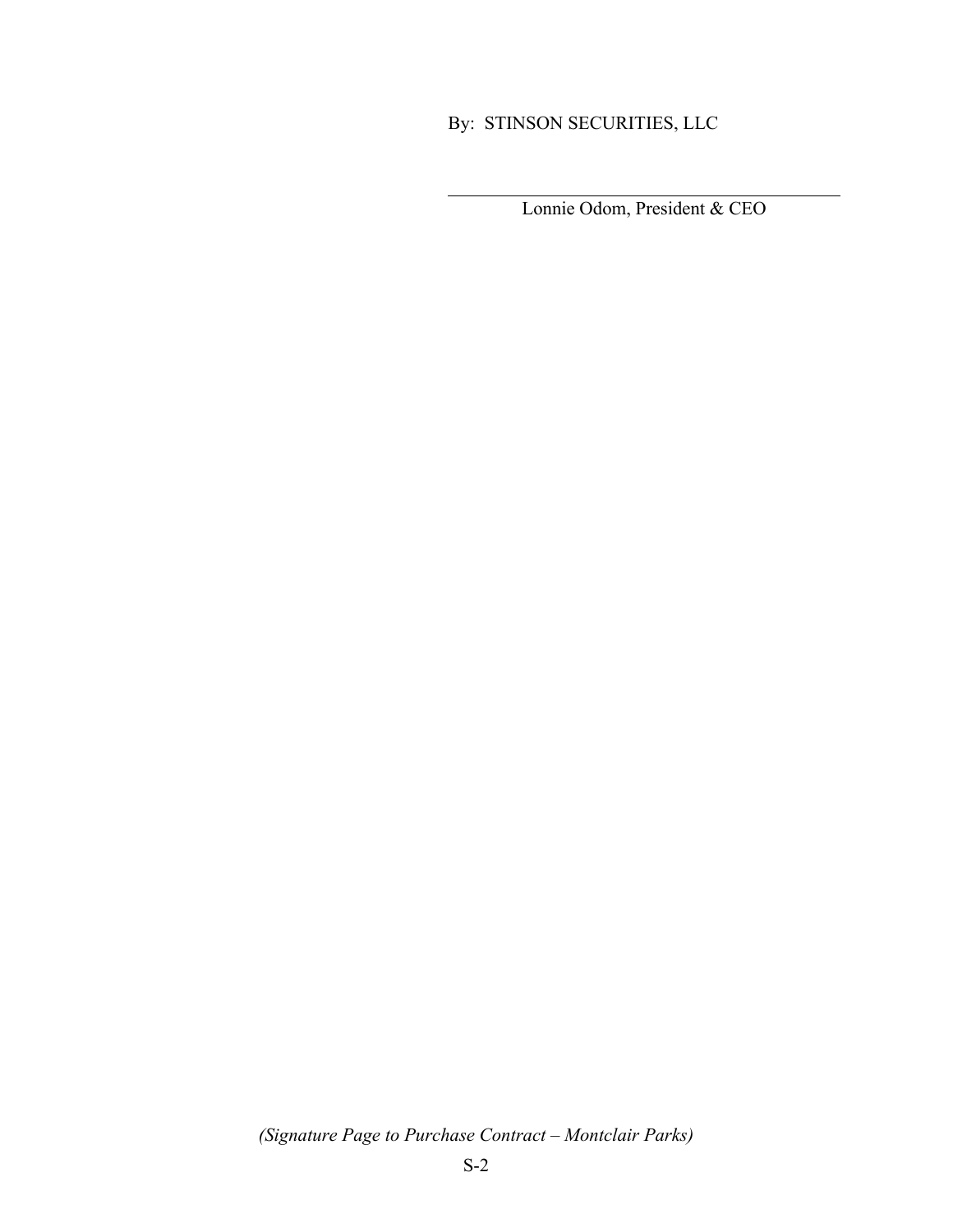Accepted:

This \_\_\_\_\_ day of \_\_\_\_\_\_\_\_, 2022

INDEPENDENT CITIES FINANCE AUTHORITY

By:

Deborah Smith, Executive Director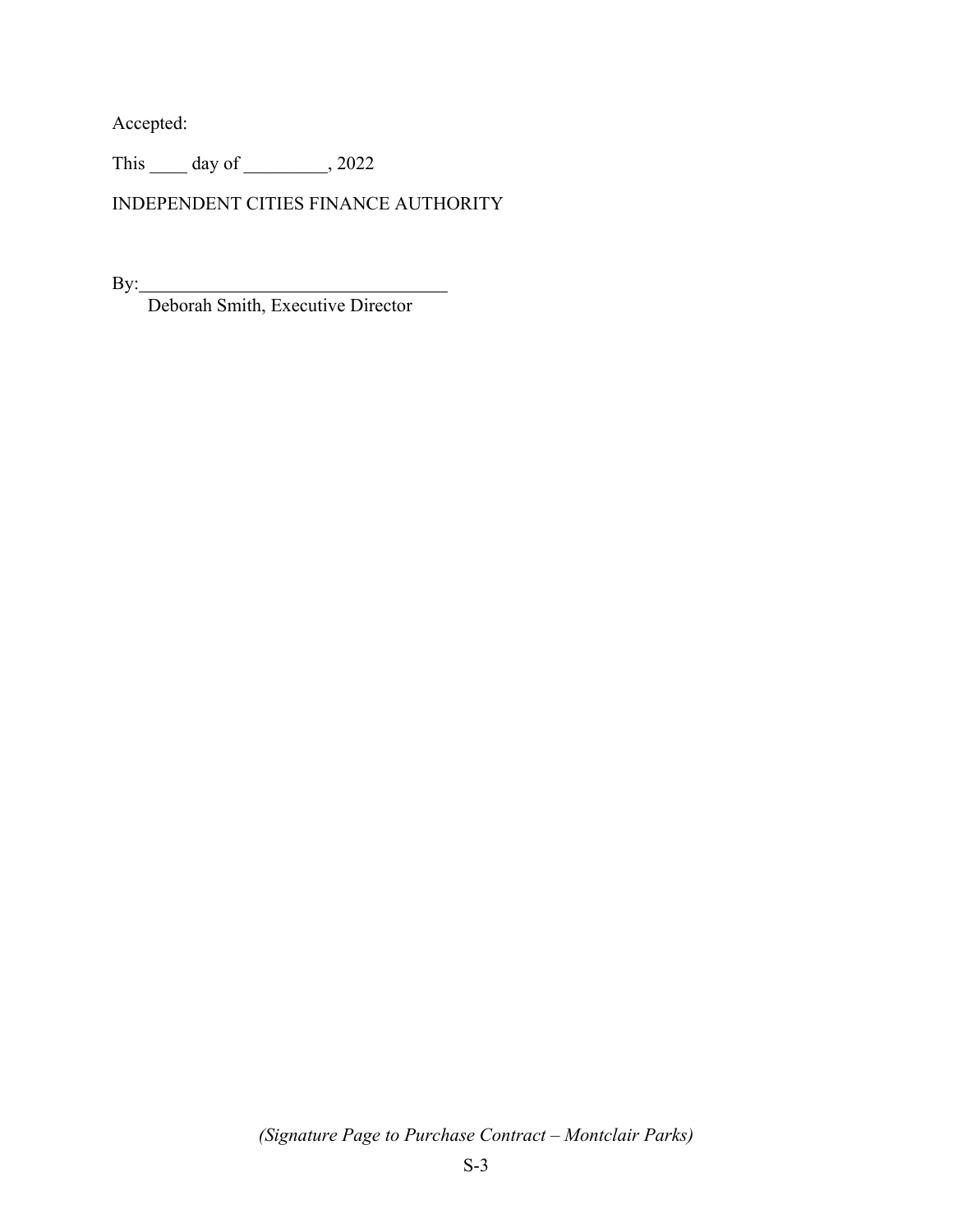Accepted:

This \_\_\_\_\_\_ day of \_\_\_\_\_\_\_\_, 2022

AUGUSTA COMMUNITIES LLC, a California limited liability company

By: AUGUSTA HOMES, a California nonprofit public benefit corporation, its sole member

By:

Suzanne Taylor, Executive Director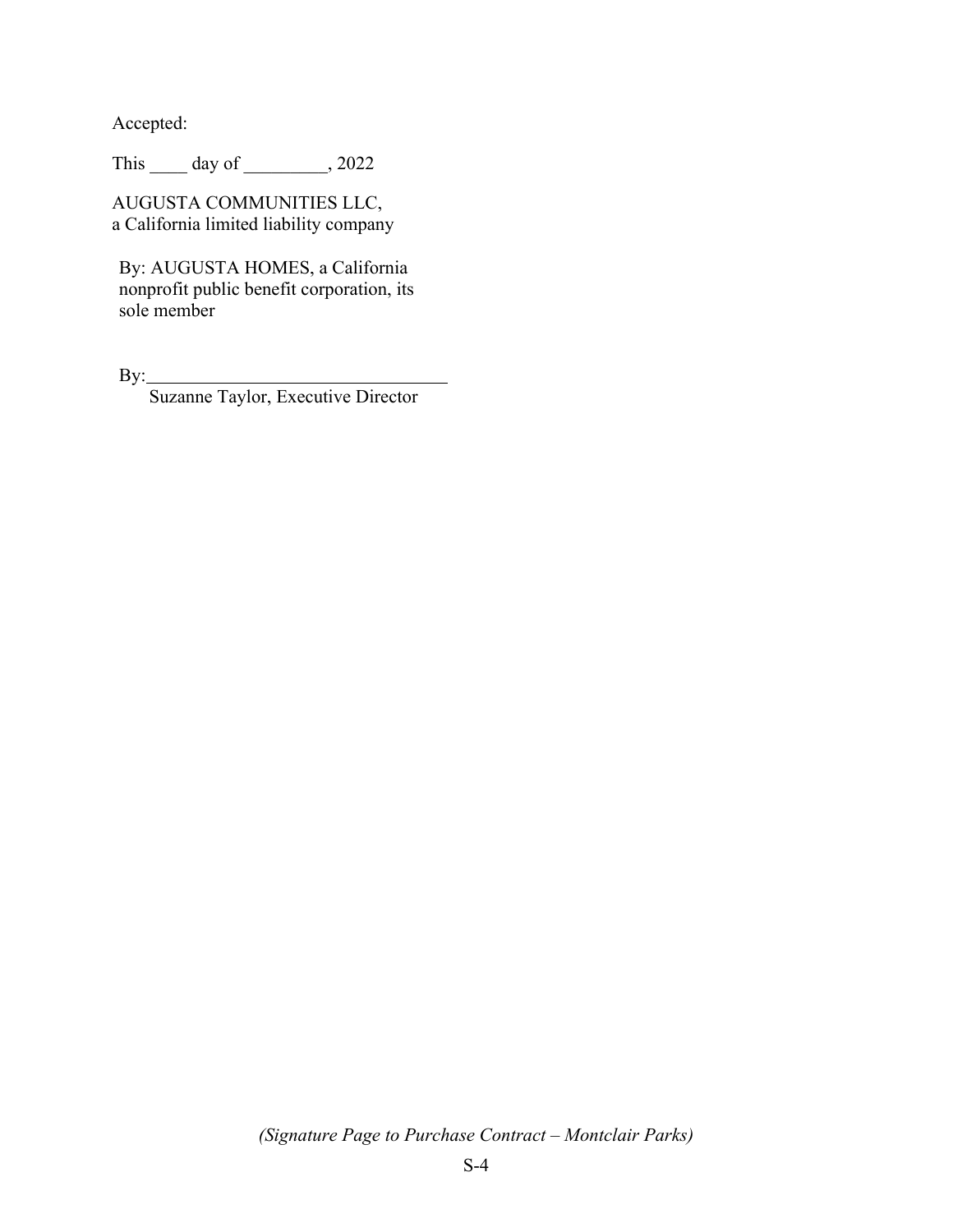## **EXHIBIT A**

## **MATURITY SCHEDULE**

\$[PAR A]

Independent Cities Finance Authority Mobile Home Park Revenue Refunding Bonds (Augusta Communities Mobile Home Park Pool) Series 2022A

| Maturity | Principal |      |       |       |              |
|----------|-----------|------|-------|-------|--------------|
| Date     | Amount    | Rate | Yield | Price | $CI$ [SIP(1) |

## $\text{\%}$  =  $\text{\%}$  7 =  $\text{cm}$  Bonds due [June 15, 20 ], Yield –  $\text{\%}$ , Price –  $\text{\%}$  $CUSIP<sup>(1)</sup>$

## \$[PAR B]

Independent Cities Finance Authority Mobile Home Park Revenue Refunding Bonds (Augusta Communities Mobile Home Park Pool) Series 2022B (Federally Taxable)

 $$[\underline{\hspace{1cm}}] - \underline{\hspace{1cm}}\%$  Term Bonds due [June 15, 20\_], Yield –  $\underline{\hspace{1cm}}\%$ , Price –  $\underline{\hspace{1cm}}\%$  $\frac{CUSIP^{(1)}}{CUSIP^{(1)}}$ 

 $1$  CUSIP is a registered trademark of the American Bankers Association. CUSIP Global Services operates the CUSIP system on behalf of the American Bankers Association and the Market Intelligence division of S&P Global. CUSIP data herein are provided for convenience of reference only. Neither the Authority nor the Underwriter assumes any responsibility for the accuracy of these CUSIP data.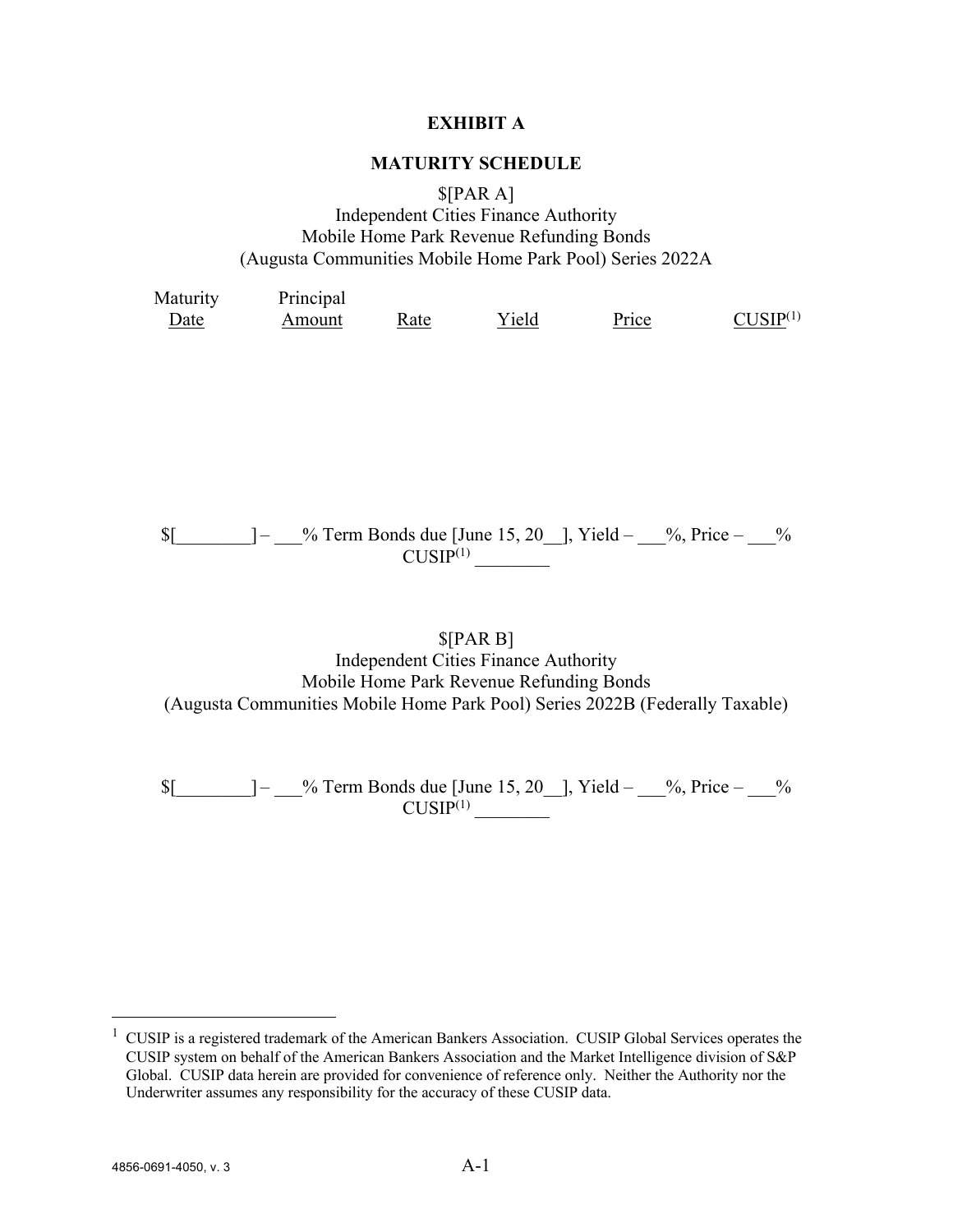#### **EXHIBIT B**

*Form of Opinion of Bond Counsel*

May [ ], 2022

Newcomb Williams Financial Group Securities offered through Stinson Securities, LLC 1254 Hoover St. Carlsbad, CA 92008 Attention: Pamela Newcomb

Ladies and Gentlemen:

This supplemental opinion is rendered at your request in connection with the issuance by the Independent Cities Finance Authority (the "Issuer") of its \$[PAR A] Independent Cities Finance Authority Mobile Home Park Revenue Refunding Bonds (Augusta Communities Mobile Home Park Pool) Series 2022A (the "Series A Bonds") and \$[PAR B] Independent Cities Finance Authority Mobile Home Park Revenue Refunding Bonds (Augusta Communities Mobile Home Park Pool) Series 2022B (Federally Taxable) (the "Series B Bonds" and together with the Series A Bonds, the "Bonds"), dated the date of delivery thereof, which are being purchased by the Underwriter pursuant to the Purchase Contract, dated May [ \_], 2022 (the "Purchase Contract"), between you, the Issuer and Augusta Communities LLC, a California nonprofit public benefit corporation (the "Borrower").

In connection with the issuance of the Bonds, we have delivered to you a copy of our approving legal opinion as Bond Counsel (the "Approving Opinion") and you may rely upon such Approving Opinion as if such opinion were addressed to you.

In rendering this opinion, we have examined and relied upon the matters contained, referred to and identified, and to the same extent stated, in the Approving Opinion. We also have examined the Official Statement, dated May [<sup>1</sup>], 2022, relating to the Bonds. All terms used in this supplemental opinion and not defined herein shall have the same meaning as assigned in the Approving Opinion. We have assumed but have not independently verified that the signatures on all documents and certificates that we examined were genuine.

Based on such examination, we are of the opinion that, under existing law:

1. The Purchase Contract has been duly authorized, executed and delivered by the Issuer and, assuming the due authorization, execution and delivery thereof by other parties thereto, constitutes a valid and legally binding obligation of the Issuer, enforceable against the Issuer in accordance with its terms, except as the enforceability thereof may be limited by bankruptcy, insolvency, reorganization, moratorium and other laws affecting the rights of creditors generally.

2. The Bonds are not subject to the registration requirements of the Securities Act of 1933, as amended, and the Indenture is exempt from qualification under the Trust Indenture Act of 1939, as amended.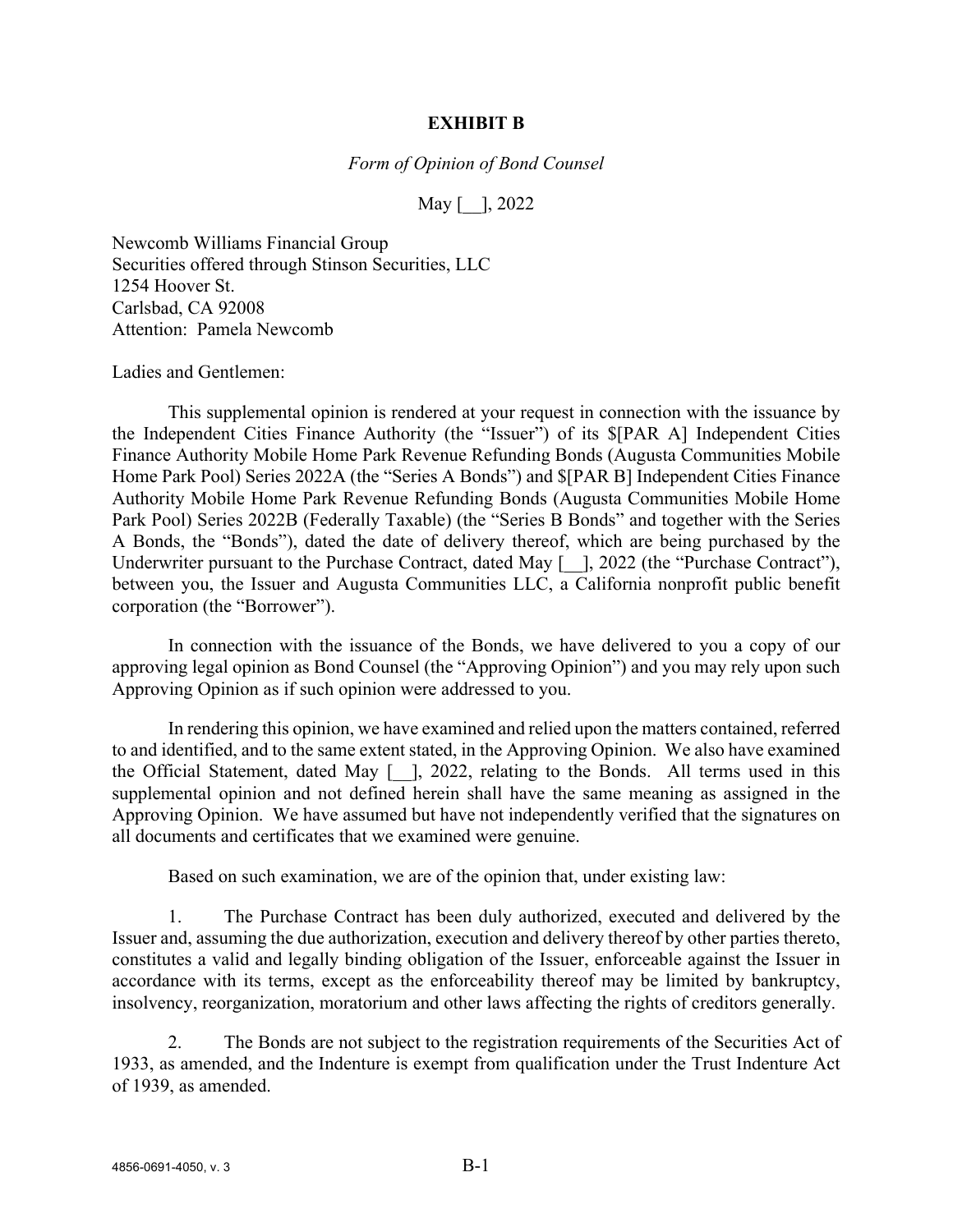3. The statements relating to the Bonds and the summaries of documents, statutes and opinions contained in the sections of the Official Statement entitled "INTRODUCTION," "THE BONDS," other than information under the section entitled "Book-Entry System" therein, "SECURITY FOR THE BONDS," "THE INDENTURE," "THE LOAN AGREEMENT," "THE REGULATORY AGREEMENTS," and "TAX MATTERS" and in Appendix A thereto, are accurate in all material respects.

This opinion is issued as of the date hereof, and we assume no obligation to update, revise or supplement this opinion letter to reflect any facts or circumstances that may hereafter come to our attention, or any changes in law, or in interpretations thereof, that may hereafter occur, or for any other reason whatsoever.

We are not passing upon and do not assume responsibility for the accuracy, completeness or fairness of any of the statements contained in the Official Statement and make no representation that we have independently verified the accuracy, completeness or fairness of any such statements. In our capacity as bond counsel to the Issuer, we participated in conferences with your representatives and representatives of the Issuer, the Borrower, their respective counsel and others, during which the contents of the Official Statement and related matters were discussed. Based on our participation in the above-mentioned conferences, and in reliance thereon and on the records, documents, certificates, opinions and matters mentioned herein and as set forth above, we advise you as a matter of fact and not opinion that, during the course of our representation of the Issuer on this matter, no facts came to the attention of the attorneys in our firm rendering legal services to the Issuer in connection with the Official Statement which caused us to believe that the Official Statement as of its date and as of the date hereof (except for any CUSIP numbers, financial, statistical or economic or engineering data or forecasts, numbers, charts, tables, graphs, estimates, projections, assumptions or expressions of opinion, any information about environmental matters, information contained in the sections of the Official Statement entitled "THE BORROWER," "THE PROJECTS," "RISK FACTORS," "CONTINUING DISCLOSURE," or "LITIGATION," Appendix C, or any information about book-entry or DTC, included or referred to therein, which we expressly exclude from the scope of this paragraph and as to which we express no opinion or view) contained or contains any untrue statement of a material fact or omitted or omits to state any material fact necessary to make the statements therein, in the light of the circumstances under which they were made, not misleading.

This letter is furnished by us to you as Underwriter of the Bonds, is solely for your benefit and is not to be used, circulated, quoted or otherwise referred to or relied upon for any other purpose or by any other person. We are acting as bond counsel to the Issuer and no attorney-client relationship exists between our firm and you in connection with the Bonds or by virtue of this letter. We disclaim any obligation to update this letter. This letter is not intended to, and may not, be relied upon by any party to whom this letter is not specifically addressed.

Very truly yours,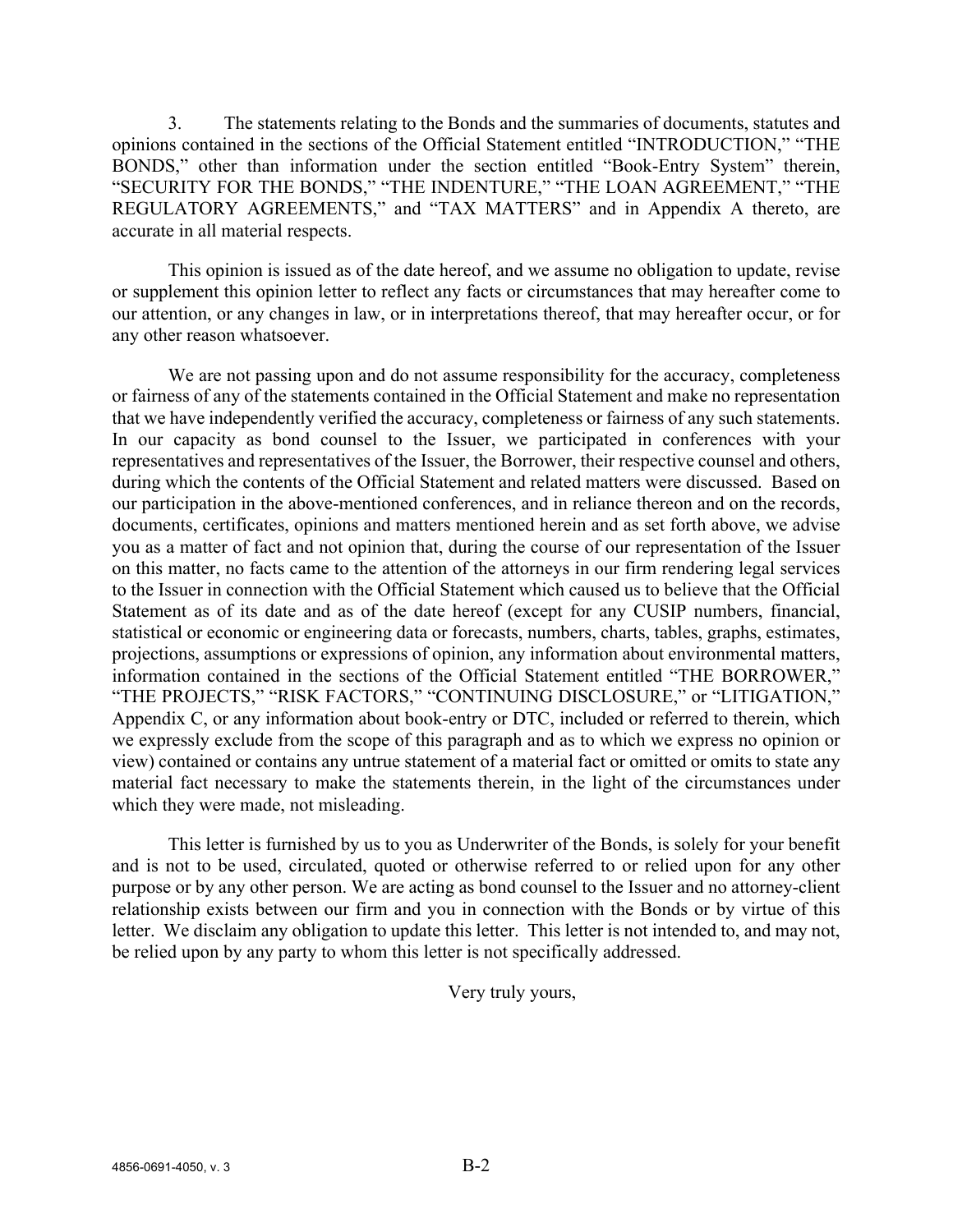#### **EXHIBIT C**

*Form of Opinion of Borrower's Counsel* 

## \$[PAR A]

Independent Cities Finance Authority Mobile Home Park Revenue Refunding Bonds (Augusta Communities Mobile Home Park Pool) Series 2022A

And

## \$[PAR B] Independent Cities Finance Authority Mobile Home Park Revenue Refunding Bonds (Augusta Communities Mobile Home Park Pool) Series 2022B (Federally Taxable)

## May [ ], 2022

Independent Cities Finance Authority Post Office Box 6740 Lancaster, California 93539-6740

Newcomb Williams Financial Group Securities offered through Stinson Securities, LLC 1254 Hoover St. Carlsbad, California 92008 Attention: Pamela Newcomb

Gilmore & Bell, P.C. 15 W. South Temple, Suite 1450 Salt Lake City, Utah 84101

Ladies and Gentlemen:

We are counsel to Augusta Communities LLC (the "Borrower") in connection with the issuance of the above-captioned Bonds and in such capacity we have examined the original, certified copies, or copies otherwise identified to our satisfaction as being true copies of such resolutions, documents, certificates, and records as we have deemed relevant and necessary (except as we have specifically limited the scope of our investigation herein), including the Borrower Documents and the Official Statement (as such terms are defined in the Purchase Contract dated May [-1, 2022 among Newcomb Williams Financial Group, Securities offered through Stinson Securities, LLC, the Borrower and Independent Cities Finance Authority), as the basis for the opinions set forth herein relying on such examination and pertinent law and subject to the limitations and qualifications hereinafter set forth, we are of the opinion that: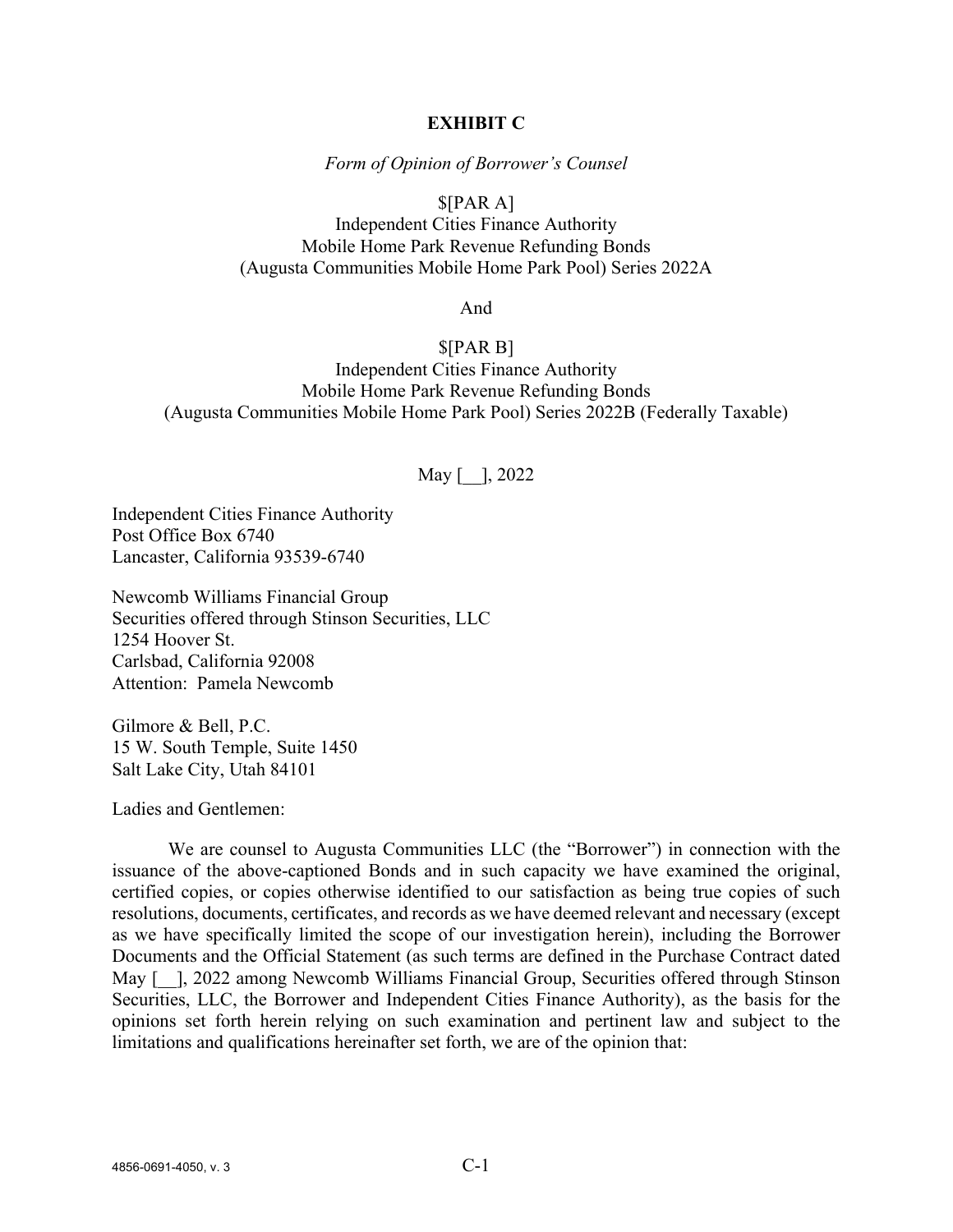1. The Borrower is a duly formed limited liability company, validly organized and existing, in good standing under the laws of, and qualified to transact business in, the State of California.

2. The Borrower has all requisite power and authority to enter into the Borrower Documents and to consummate the transactions contemplated thereby and otherwise to carry on its activities and own its properties.

3. The Resolutions of the Board of Directors of Augusta Homes on behalf of the Borrower approving and authorizing the execution and delivery of the Borrower Documents were duly adopted by the Board of Directors of Augusta Homes by unanimous written consent, following all notices required by law.

4. The Borrower Documents have been duly and validly authorized, executed and delivered by the Borrower and, assuming due authorization, execution and delivery thereof by the other respective parties thereto, will constitute the legal, valid and binding agreements of the Borrower, enforceable in accordance with their respective terms, except as enforceability may be limited by bankruptcy, reorganization, insolvency and other similar laws affecting enforcement of creditors' rights generally and by the application of equitable principles if equitable remedies are sought and except as the indemnification provisions may be limited by applicable securities laws or by public policy.

5. To the best of our knowledge after due inquiry, no consent or approval of any trustee or holder of any indebtedness of the Borrower, and no consent, permission, authorization, order or license of or filing or registration with, any governmental authority, is necessary in connection with the execution and delivery by the Borrower of the Borrower Documents, the approval by the Borrower of the Official Statement or the consummation of any transaction by the Borrower therein contemplated except as have been obtained or made and as are in full force and effect and except such as may be required to acquire the Projects which are expected to be obtained in the ordinary course.

6. The execution and delivery of the Borrower Documents by the Borrower, and the performance by the Borrower of its obligations thereunder, do not and will not (a) violate any provisions of the Articles of Incorporation or Bylaws of the Borrower, (b) violate any law, rule or regulation having applicability to the Borrower or any order, writ, judgment, injunction, decree, determination or award to which the Borrower is a party and of which we are aware after reasonable inquiry, or (c) result in the breach of, or constitute a default under, any indenture or loan agreement or any other material agreement, lease or instrument to which the Borrower is a party and of which we are aware after reasonable inquiry.

7. We have no knowledge, after due investigation, of any pending or threatened actions, suits, proceedings, inquiries or investigations, before or by any court, regulatory agency, public board or body affecting the Borrower or its assets or operations which, if determined adversely to the Borrower or its interests, would materially adversely affect the consummation of the transactions contemplated by, or the validity of, the Borrower Documents or the financial condition, assets or operations of the Borrower. We have no knowledge after due inquiry that the Borrower is in default with respect to any order or decree of any court or any order, regulation or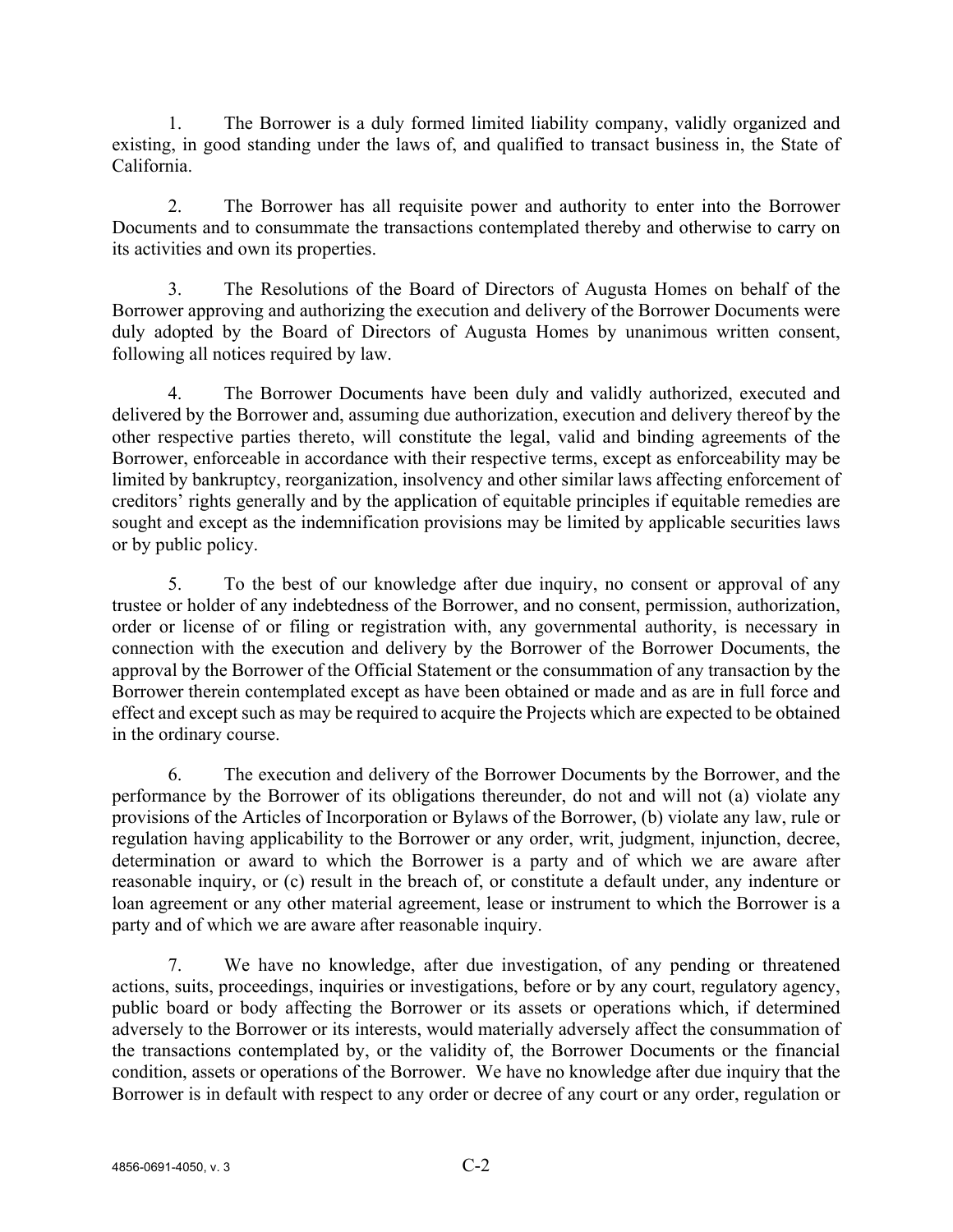demand of any federal, state, municipal or governmental agency, which default might have consequences that would materially and adversely affect the consummation of the transactions contemplated by the Borrower Documents, or the financial condition, assets, or operations of the Borrower.

8. The execution and delivery of the Borrower Documents by the Borrower and performance by the Borrower of its obligations thereunder will not conflict with or result in breach of any of the terms, conditions or provisions of any agreement or instrument to which the Borrower is a party, or constitute a default thereunder.

9. All tax returns (federal, state and local) required to be filed by or on behalf of the Borrower have been filed, and all taxes shown thereon to be due, including interest and penalties, except such, if any, as are being actively contested by the Borrower in good faith, have been paid and adequate reserves have been made for the payment thereof. To the best of our knowledge, there are no pending tax contests by the Borrower.

10. To the best of our knowledge after due inquiry and investigation, the Borrower has complied with all statutes, regulations and other laws of all governmental authorities, including environmental regulations, applicable to the Borrower or the Projects.

11. To the best of our knowledge after due inquiry and investigation, the Borrower is in compliance with all laws, statutes, ordinances, regulations, covenants, conditions and restrictions affecting it or its operations and has not committed, suffered or permitted any act to be done in violation of any law, ordinance or regulation except where such noncompliance or act would not have a material adverse effect on the business, property or financial condition of the Borrower.

12. Nothing has come to our attention that would indicate that the description of the Borrower or the Projects contained in the Official Statement contains an untrue statement of a material fact or omits to state a material fact necessary to make the statements therein, in the light of the circumstances under which they were made, not misleading.

13. There are no legal or governmental proceedings pending or, to the best of our knowledge, threatened against the Borrower that are required to be disclosed in the Official Statement.

14. It is our opinion based upon due inquiry and investigation that no information furnished by the Borrower in connection with the Borrower Documents includes any untrue statement of a material fact or omits to state a material fact necessary in order to make the statements made in such information, in the light of the circumstances in which they were made, not misleading in any material respect.

15. The Borrower is an organization described in  $\S501(c)(3)$  of the Internal Revenue Code of 1986, as amended (the "Code"), as set forth in a determination letter issued by the Internal Revenue Service to Augusta Homes, the sole member of the Borrower; and the Borrower is in compliance with the terms, conditions and limitations contained in said Section and in said determination letter, and is exempt from federal income taxes under §501 (a) of said Code. To the best of our knowledge, there is no pending or threatened change in such status. No information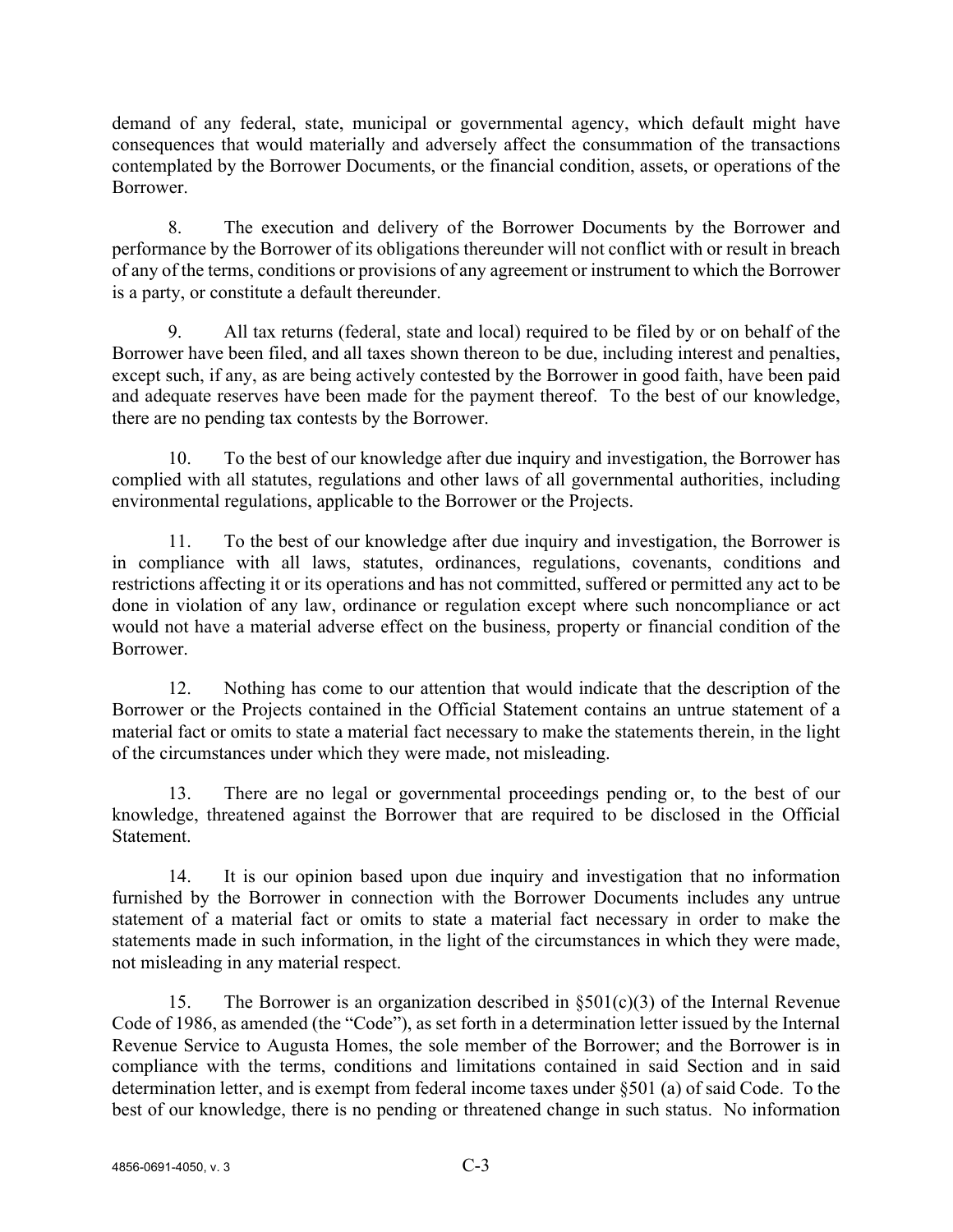has come to our attention that would indicate that the Borrower is no longer eligible for said exemption, that the Borrower is not in compliance with the terms, conditions and limitations in said determination and/or that the facts and circumstances that form the basis of such determination as represented to the Internal Revenue Service do not continue to exist in any material respects.

16. The Borrower's sole member, Augusta Homes, is an organization described in §23701(d) of the California Revenue and Taxation Code, is in compliance with the terms, conditions and limitations contained in the ruling of the California Franchise Tax Board as to the exempt status of the Borrower under said Section and is exempt from all California Income Taxes to the extent provided in §23701 of said Code and is exempt from Franchise Taxes to the extent provided in §23701(h) of said Code.

17. The Borrower is a corporation organized and operated exclusively for charitable purposes (within the meaning of  $\S501(c)(3)$  of the Code), and not for pecuniary profit. The Projects are in furtherance of the exempt purpose of the Borrower and the ownership and operation by the Borrower of the Projects, in the manner contemplated by the Borrower Documents, will not result in any unrelated trade or business income for the Borrower.

Very truly yours,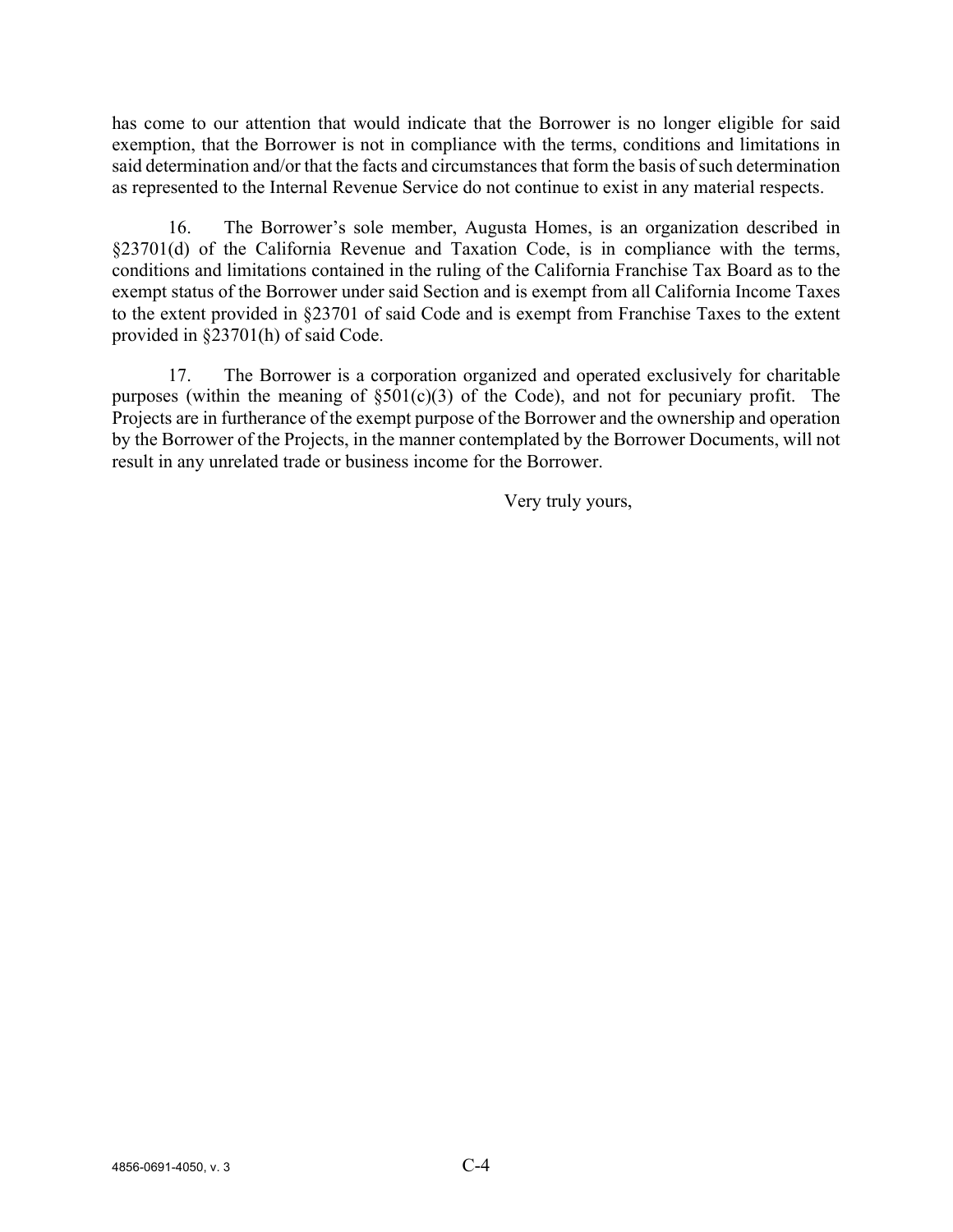#### **EXHIBIT D**

*Form of Opinion of the Issuer's Counsel*

## \$[PAR A]

Independent Cities Finance Authority Mobile Home Park Revenue Refunding Bonds (Augusta Communities Mobile Home Park Pool) Series 2022A

And

\$[PAR B] Independent Cities Finance Authority Mobile Home Park Revenue Refunding Bonds (Augusta Communities Mobile Home Park Pool) Series 2022B (Federally Taxable)

## May [ ], 2022

Independent Cities Finance Authority Post Office Box 6740 Lancaster, California 93539-6740

Newcomb Williams Financial Group Securities offered through Stinson Securities, LLC 1254 Hoover St. Carlsbad, California 92008 Attention: Pamela Newcomb

Ladies and Gentlemen:

We are counsel to the Independent Cities Finance Authority (the "Issuer") and have acted as such in connection with the issuance by the Issuer of the captioned bonds (the "Bonds"). This opinion letter is being furnished to you at the request of the Issuer and in satisfaction of the requirements of Section 9(e)(11) of the Purchase Contract (the "Purchase Contract"), dated May [. ], 2022, among the Issuer, Augusta Communities LLC (the "Borrower") and Newcomb Williams Financial Group, Securities offered through Stinson Securities, LLC (the "Underwriter"). Acceptance of this opinion letter by you shall conclusively operate as your acknowledgement that this opinion letter addresses all of the specific legal issues that are to be dealt with in our opinions set forth herein.

In rendering the opinions set forth herein, we have examined and relied upon originals, or copies certified or otherwise identified to our satisfaction as being true copies of originals, of the following:

1. A Resolution (the "Resolution") adopted by the Board of Directors/Executive Committee of the Board of Directors of the Authority on [\_\_\_\_\_\_\_\_\_], 2022.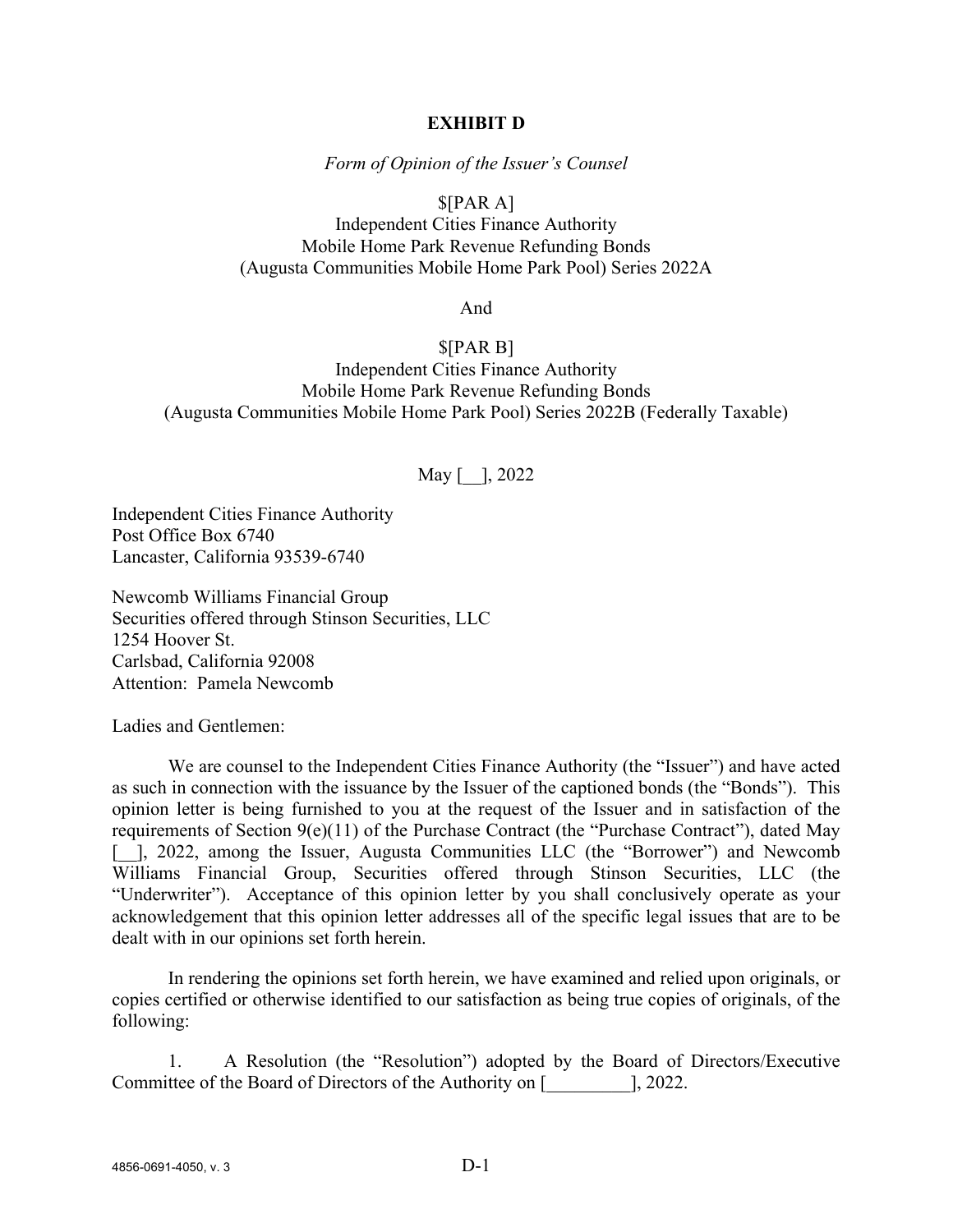2. The Purchase Contract.

3. The Indenture of Trust (the "Indenture"), dated as of May 1, 2022, by and between the Issuer and U.S. Bank Trust Company, National Association (the "Trustee").

4. The Loan Agreement (the "Loan Agreement"), dated as of May 1, 2022, by and among the Issuer, the Borrower and the Trustee.

5. The Regulatory Agreement and Declaration of Restrictive Covenants, dated as of May 1, 2022, by and among the Authority, the Trustee and the Borrower relating to the Hacienda Mobile Home Park; the Regulatory Agreement and Declaration of Restrictive Covenants, dated as of May 1, 2022, by and among the Authority, the Trustee and the Borrower relating to the Villa Montclair Mobile Home Park; and the Regulatory Agreement and Declaration of Restrictive Covenants, dated as of May 1, 2022, by and among the Authority, the Trustee and the Borrower relating to the Monterey Manor Mobile Home Estates (collectively, the "Regulatory Agreements").

6. The Tax Certificate and Agreement, dated as of May 1, 2022, among the Issuer, Augusta Homes, a California nonprofit public benefit corporation, as the sole member of the Borrower, the Borrower, and the Trustee with respect to the Series A Bonds(the "Tax Certificate").

The Purchase Contract, the Indenture, the Loan Agreement, the Regulatory Agreements, and the Tax Certificate are collectively referred to herein as the "Basic Documents."

Except as otherwise stated herein, in expressing the opinions set forth below, we have examined such other documents and records as we have deemed necessary, and as to questions of fact material to our opinions, we have relied upon representations of the Issuer contained in the Basic Documents and in the certified proceedings and other certifications of public officials and others furnished to us, without undertaking to verify the same by independent investigation.

We have also reviewed such other documents and matters of fact and law as we deem necessary in connection with the following opinions. The opinions expressed herein are based on an analysis of existing statutes, regulations, rulings and court decisions and cover certain matters not directly addressed by such authorities. Such opinions may be affected by actions taken or omitted or events occurring after the date hereof. We have not undertaken to determine, or to inform any person, whether any such actions or events are taken or do occur.

We have assumed without investigation (i) the authenticity and completeness of all documents and other writings submitted to or reviewed by us as originals and the conformity in all respects to originals of all documents and other writings submitted to or reviewed by us as copies or reproductions of originals, (ii) the genuineness of all documents and signatures to all such documents and other writings, and (iii) that all such documents and other writings have been duly authorized, executed and delivered by the parties to such documents and other writings. We have assumed, the accuracy of the factual matters represented, warranted or certified therein.

We express no opinion with respect to any indemnification, contribution, lien priority or choice of law provisions contained in the foregoing documents.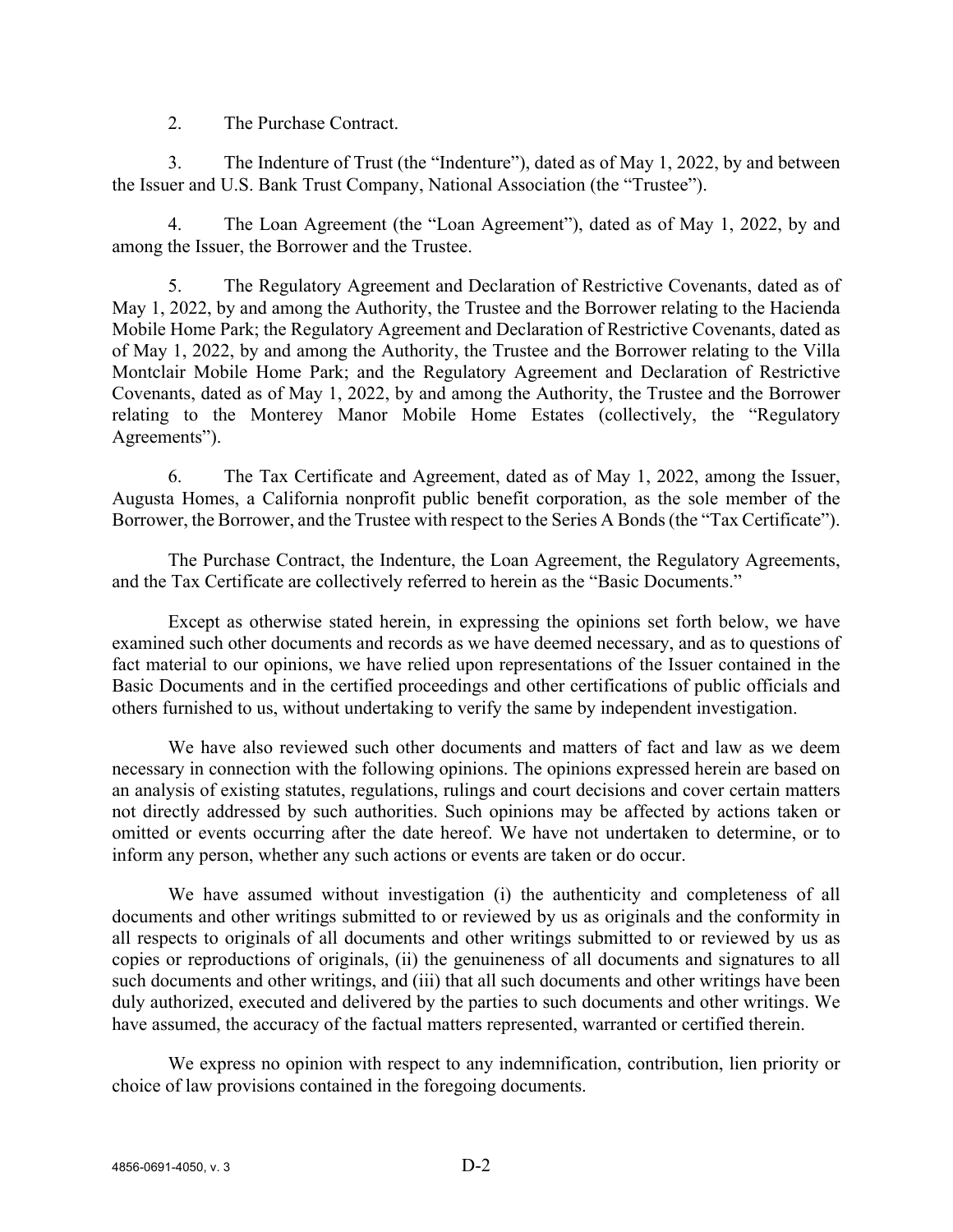Whenever a statement herein is qualified by "to the best of our knowledge," it shall be deemed to indicate that, during the course of our representation of the Issuer in connection with this transaction, no information that would give us current actual knowledge of the inaccuracy of such statement has come to the attention of the attorneys in this firm who perform legal services for the Issuer on a regular basis. We have not, however, undertaken any independent investigation to determine the accuracy of such statements, and any limited inquiry undertaken by us during the preparation of this opinion letter should not be regarded as such investigation. No inference as to our knowledge of any matters bearing upon the accuracy of any such statements should be drawn from the fact of our representation of the Issuer.

Our opinions set forth herein do not extend to, and we express no opinions herein with respect to, any laws other than the laws of the State of California, but exclusive of the tax laws, rules and regulations of the State of California and the laws of the State of California relating to debt limitations and restrictions applicable to public entities.

On the basis of, and subject to and in reliance upon, the foregoing, we are of the opinion that:

(i) the Issuer is duly organized and validly existing as a joint exercise of powers authority under the laws of the State of California;

(ii) the Resolution was duly adopted at a meeting of the Executive Committee and the Board of Directors of the Issuer that was duly called and held pursuant to law and at which a quorum was present and acting throughout, and the Resolution is in full force and effect and has not been amended, modified or rescinded as of the date hereof;

(iii) to the best of our knowledge, the execution and delivery of the Bonds and the Basic Documents, and the performance by the Issuer thereof and compliance with the provisions on the Issuer's part contained therein, will not conflict in any material way with or constitute a material breach of or material default under any judgment or decree or under any material loan agreement, indenture, bond, note, resolution, agreement or other instrument to which the Issuer is a party or to which the Issuer or any of its property or assets is otherwise subject, nor will any such execution, delivery, adoption or compliance result in the creation or imposition of any lien, charge or other security interest or encumbrance of any nature whatsoever upon any of the property or assets of the Issuer or under the terms of any such instrument, except as provided by the Bonds or the Basic Documents; and

(iv) to the best of our knowledge, as of the day before the Closing Date, there is no action, suit, proceeding, inquiry or investigation, notice of which has been served on the Issuer, at law or in equity before or by any court, government agency, public board or body, pending or threatened against the Issuer, affecting the existence of the Issuer or the titles of its officers to their respective offices with the Issuer or contesting or affecting as to the Issuer the validity or enforceability of the Bonds, any Basic Document or the execution and delivery or performance by the Issuer of the Bonds or any Basic Document or in any way contesting or challenging the consummation of the transactions contemplated thereby.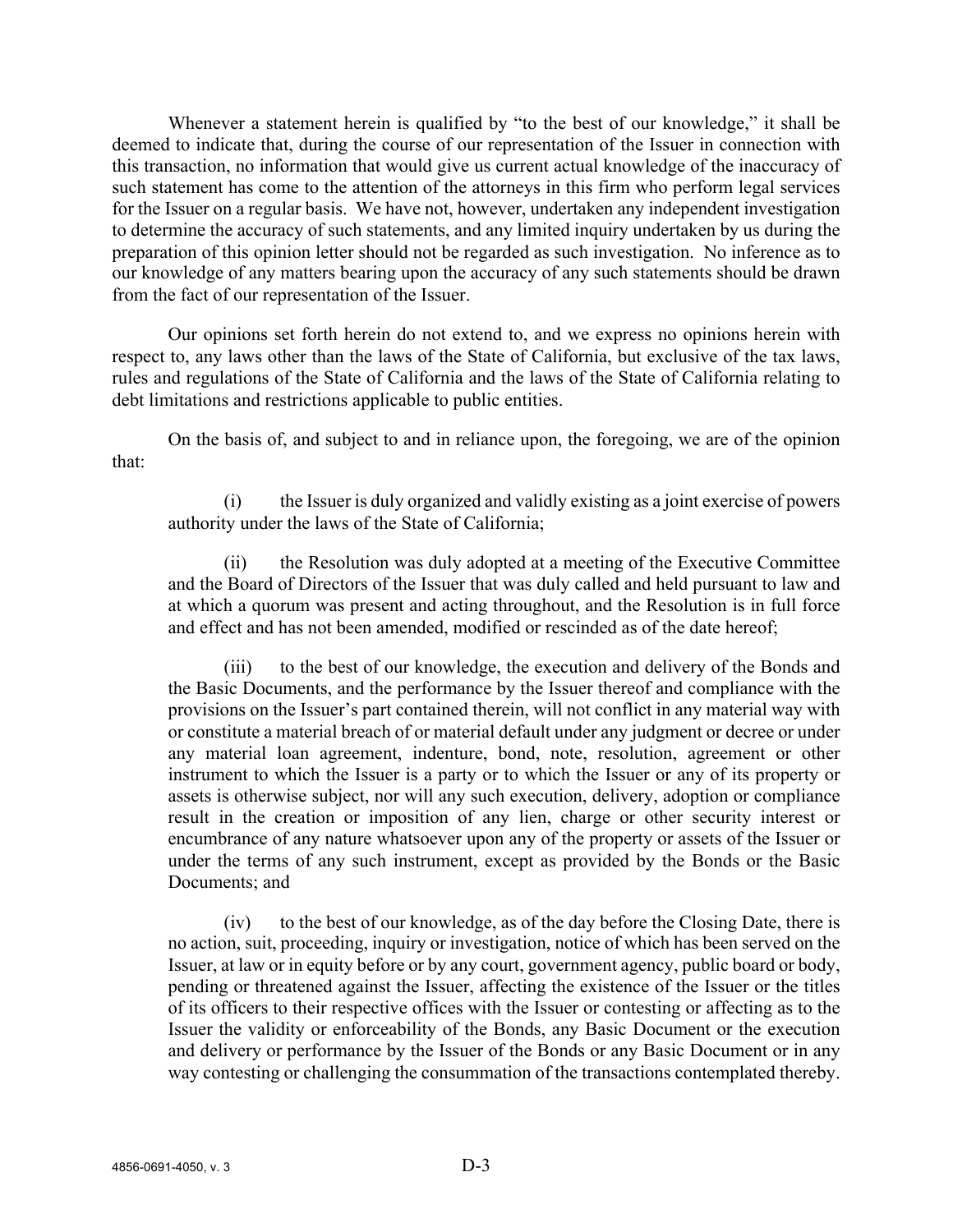Our opinion is further qualified by the following:

(a) We express no opinion with respect to the laws of any state or jurisdiction other than California and the United States regarding the enforceability of any transaction mentioned herein or the interpretation, authorization, execution, validity, enforceability or effect of any of the documents mentioned herein; provided further that we express no opinion with respect to California or federal tax and securities law.

(b) As counsel to the Issuer in this matter, we have not rendered financial advice to the Issuer and do not represent by this opinion, or otherwise, that we reviewed or made any assessment about, nor do we express any opinion whatsoever about, the ability of the Issuer to pay principal of and interest on the Bonds.

(c) We express no opinion as to the validity and enforceability of any indemnity or liquidated damages provisions.

This letter is furnished by us as counsel to the Issuer. Other than the Issuer, no attorneyclient relationship has existed or exists between our firm and you in connection with the bonds or by virtue of this letter. This opinion letter is rendered solely for the benefit of the addressees in connection with the subject transaction and may not be relied upon or used, or its benefit claimed, by any other person or entity, or for any other purpose, without our prior written consent. This letter is not intended to, and may not, be relied upon by owners of the bonds.

We bring to your attention the fact that our legal opinions are an expression of professional judgment and are not a guarantee of a result. Our engagement with respect to the Bonds has terminated as of the date hereof, and we disclaim any obligation to update this opinion letter.

Very truly yours,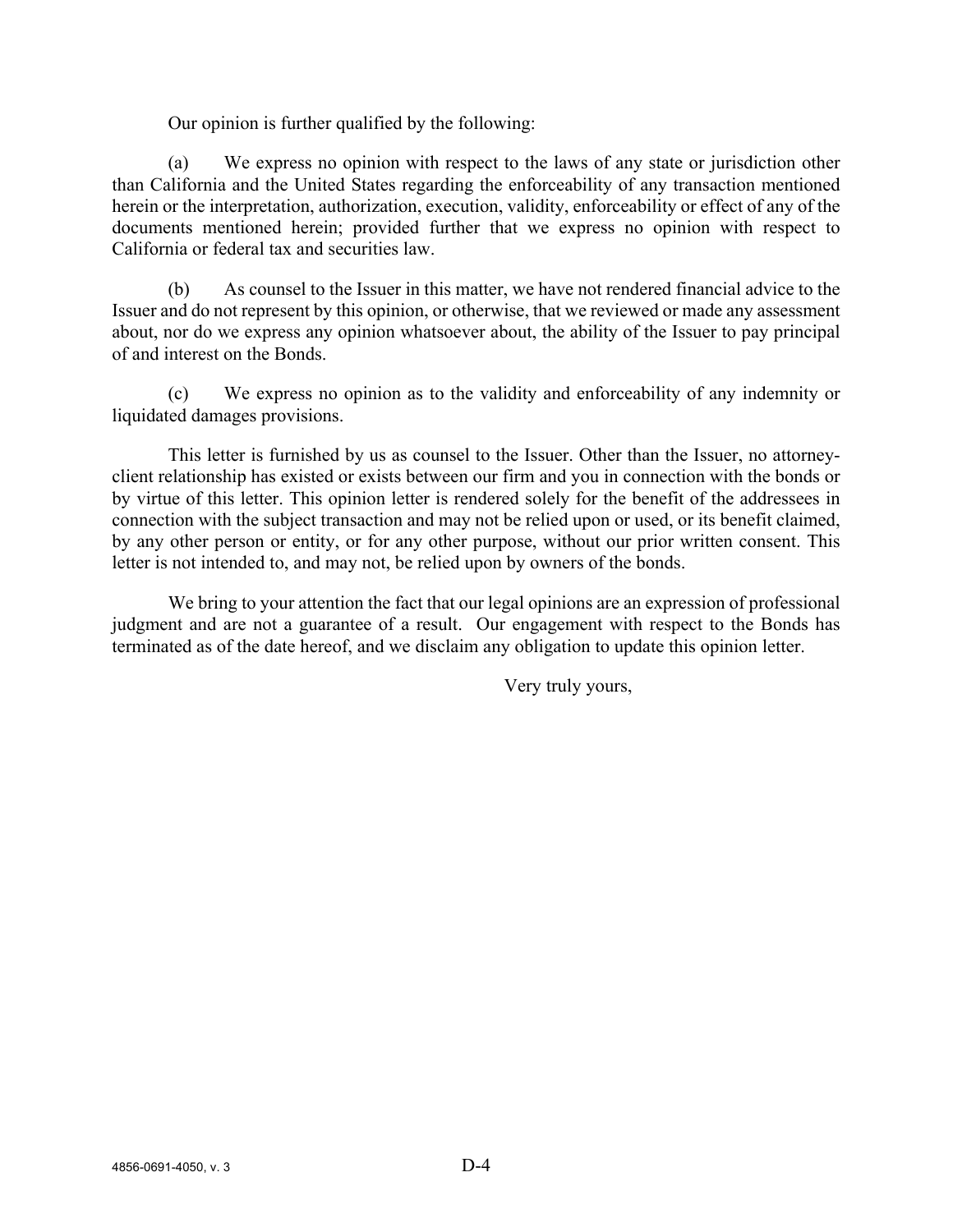## **EXHIBIT E**

## **FORM OF ISSUE PRICE CERTIFICATE**

#### $\{PAR A\}$

## Independent Cities Finance Authority Mobile Home Park Revenue Refunding Bonds (Augusta Communities Mobile Home Park Pool) Series 2022A

The undersigned, on behalf of Newcomb Williams Financial Group, Securities and Stinson Securities, LLC ("Purchaser"), hereby certify as set forth below with respect to the sale and issuance of the above-captioned obligations (the "Series A Bonds").

1. Attached as Attachment 1 is a copy of the pricing wire or similar communication used to communicate the Initial Offering Price of each Maturity to the Public.

2. As of the Effective Time all the Series A Bonds were the subject of an initial offering to the Public.

3. As of the Effective Time none of the Series A Bonds were sold to any person at a price higher than the Initial Offering Price for that Maturity.

4. [As of the Effective Time there were no Undersold Maturities.]

5. Defined Terms.

a. "Borrower" means Augusta Communities LLC, a California limited liability company.

b. "Effective Time" means the time on the Sale Date that the agreement to purchase the Series A Bonds (the Purchase Contract) becomes enforceable.

c. "Initial Offering Price" means the price listed on Attachment 1 for each Maturity.

d. "Issuer" means the Independent Cities Finance Authority.

e. "Maturity" means Series A Bonds with the same credit and payment terms. Series A Bonds with different maturity dates, or Series A Bonds with the same maturity date but different stated interest rates, are treated as separate maturities.

f. "Public" means any person (including an individual, trust, estate, partnership, association, company, or corporation) other than an Underwriter or a related party to an Underwriter. The term "related party" for purposes of this certificate generally means any two or more persons who have greater than 50% common ownership, directly or indirectly.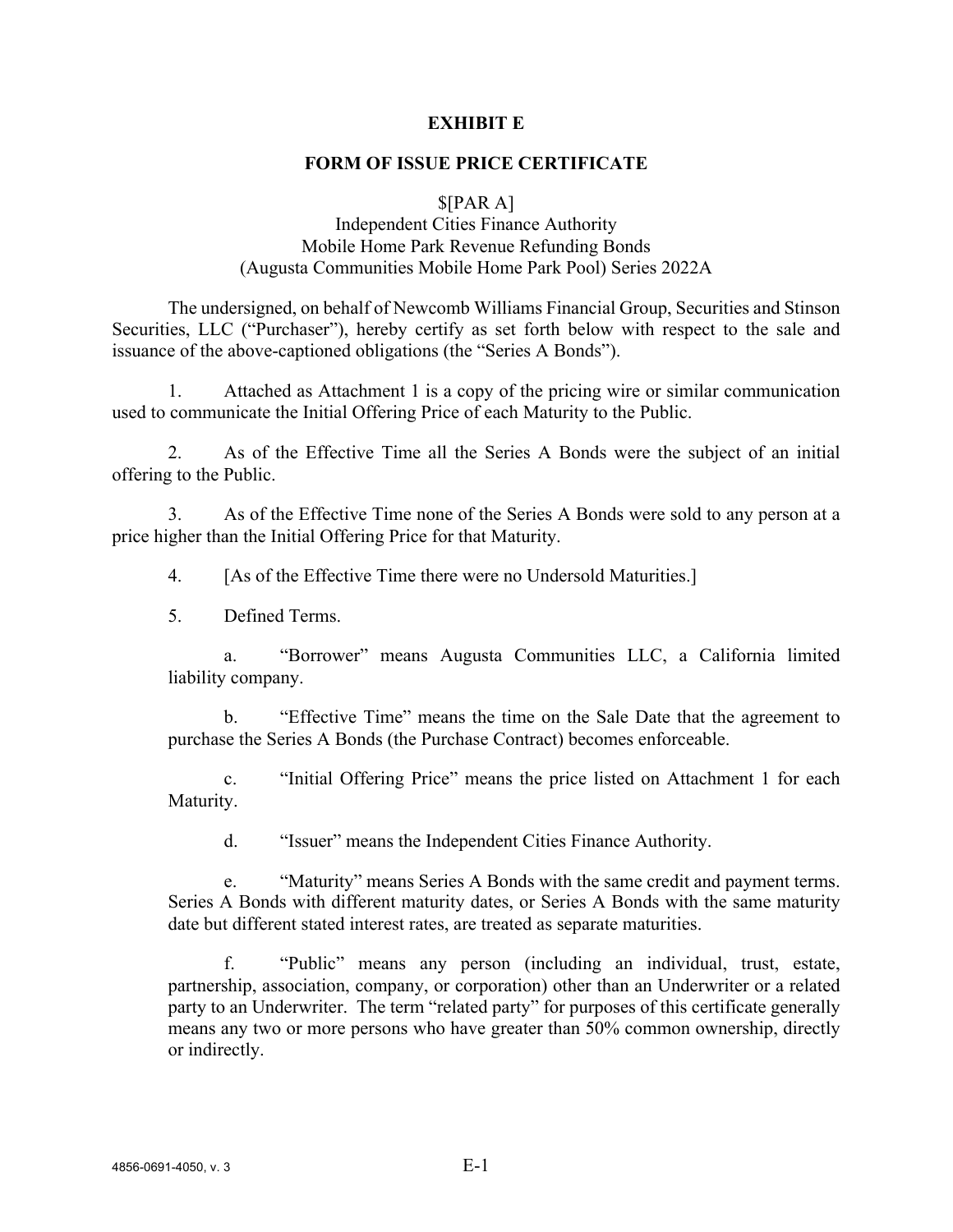g. "Sale Date" means the first day on which there is a binding contract in writing for the sale of a Maturity of the Series A Bonds. The Sale Date of the Series A Bonds is [\_\_\_\_\_\_\_\_\_\_], 2022.

h. "Undersold Maturity" or "Undersold Maturities" means any Maturity for which less than 10% of the principal amount of Bonds of that Maturity have been sold.

i. "Underwriter" means (A) any person that agrees pursuant to a written contract with the Issuer or the Borrower (or with the lead underwriter to form an underwriting syndicate) to participate in the initial sale of the Series A Bonds to the Public, and (B) any person that agrees pursuant to a written contract directly or indirectly with a person described in clause (A) of this definition to participate in the initial sale of the Series A Bonds to the Public (including a member of a selling group or a party to a third-party distribution agreement participating in the initial sale of the Series A Bonds to the Public).

The representations set forth in this certificate are limited to factual matters only. Nothing in this certificate represents Purchaser's interpretation of any laws, including specifically Sections 103 and 148 of the Internal Revenue Code of 1986, as amended, and the Treasury Regulations thereunder. The undersigned understands that the foregoing information will be relied upon by the Issuer and the Borrower with respect to certain of the representations set forth in the Tax Certificate and Agreement and with respect to compliance with the federal income tax rules affecting the Series A Bonds, and by Gilmore & Bell, P.C., Bond Counsel in connection with rendering its opinion that the interest on the Series A Bonds is excluded from gross income for federal income tax purposes, the preparation of the Internal Revenue Service Form 8038, Information Return for Tax-Exempt Private Activity Bond Issues, and other federal income tax advice that it may give to the Issuer and the Borrower from time to time relating to the Series A Bonds.

> NEWCOMB WILLIAMS FINANCIAL GROUP, Securities offered through Stinson Securities, LLC

By: NEWCOMB WILLIAMS FINANCIAL **GROUP** 

Pamela Newcomb, President

By: STINSON SECURITIES, LLC

Lonnie Odom, President & CEO

Dated: 2022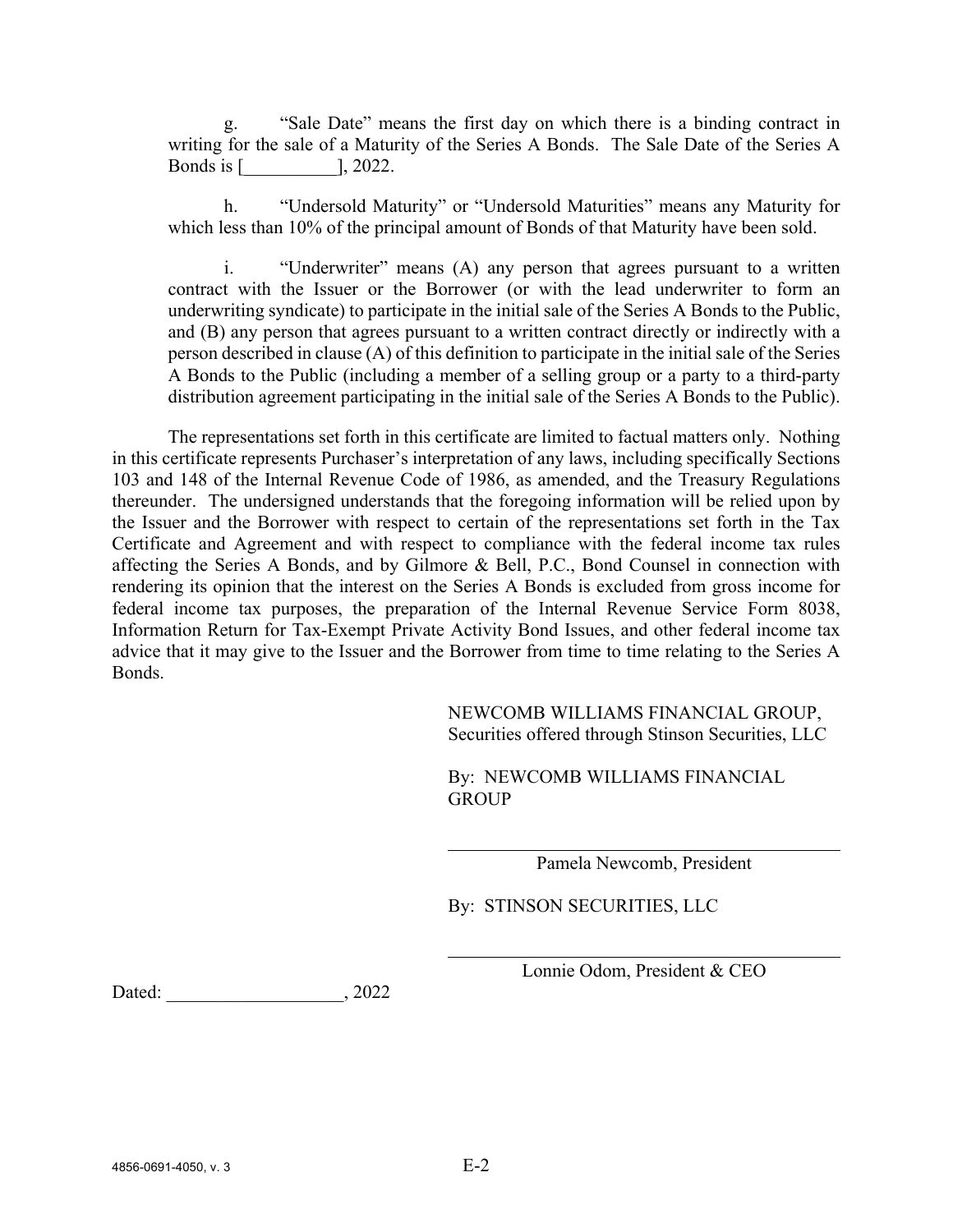## ATTACHMENT 1 — INITIAL OFFERING PRICE DOCUMENTATION

# [TO BE ATTACHED]